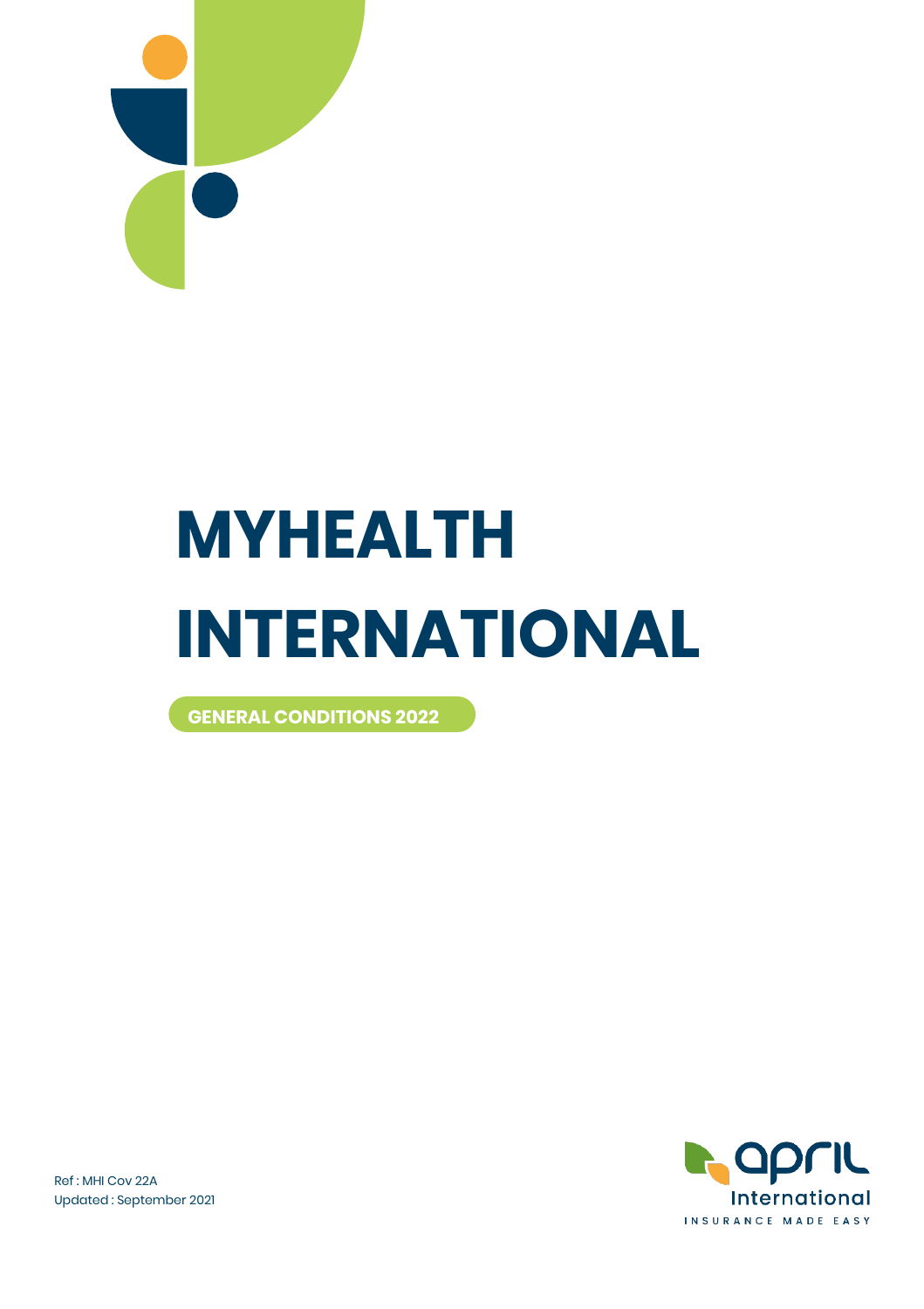If you have any questions at all about your plan, we would be pleased to advise you and help make everything as straightforward as possible:

| <b>Asia Pacific</b>                | <b>Europe, Africa and Middle</b><br><b>East</b> | <b>America</b>                    |
|------------------------------------|-------------------------------------------------|-----------------------------------|
| APRIL International Care - Bangkok | APRIL International Care - Paris                | APRIL International Care - Mexico |
| Tel: +66 (0) 2022 9180             | Tel: +33 (0) 173 02 93 93                       | Tel: +52 (55) 52 80 13 37         |
| Email: infobangkok@april-          | Email: info.expat@april-                        | Email: infomexico@april-          |
| international.com                  | international.com                               | international.com                 |
| Monday to Friday                   | Monday to Friday                                | Monday to Friday                  |
| from                               | from                                            | from                              |
| 8.30am to 6pm                      | 8.30am to 6pm                                   | 8.30am to 6pm                     |

You can also get in touch with our advisors using:

 $\boldsymbol{\mathcal{N}}$ 

**Facebook Messenger** 

**SUMMARY** 

| 1. DEFINITIONS WHICH APPLY TO ALL COVER <u>External and the comparison of the set of set and</u> a set of the control of the control of the set of the set of the set of the set of the set of the set of the set of the set of the |  |
|-------------------------------------------------------------------------------------------------------------------------------------------------------------------------------------------------------------------------------------|--|
|                                                                                                                                                                                                                                     |  |
|                                                                                                                                                                                                                                     |  |
| 1.4. DEFINITIONS WHICH APPLY SPECIFICALLY TO PERSONAL LIABILITY (PRIVATE CAPACITY) COVER 14                                                                                                                                         |  |
| 1.5. DEFINITIONS WHICH APPLY SPECIFICALLY TO DEATH AND TOTAL AND IREEVERSIBLE LOSS OF                                                                                                                                               |  |
|                                                                                                                                                                                                                                     |  |
|                                                                                                                                                                                                                                     |  |
|                                                                                                                                                                                                                                     |  |
|                                                                                                                                                                                                                                     |  |
|                                                                                                                                                                                                                                     |  |
|                                                                                                                                                                                                                                     |  |
|                                                                                                                                                                                                                                     |  |
|                                                                                                                                                                                                                                     |  |
|                                                                                                                                                                                                                                     |  |
|                                                                                                                                                                                                                                     |  |
|                                                                                                                                                                                                                                     |  |
| 4.4. YOUR COVER COMES TO AN END                                                                                                                                                                                                     |  |
| 45. HOW TO CANCEL YOUR PLAN? 45. HOW TO CANCEL YOUR PLAN?                                                                                                                                                                           |  |
|                                                                                                                                                                                                                                     |  |
|                                                                                                                                                                                                                                     |  |
|                                                                                                                                                                                                                                     |  |
|                                                                                                                                                                                                                                     |  |
| 53. WHAT HAPPENS IF THE PREMIUM IS NOT PAID?                                                                                                                                                                                        |  |
|                                                                                                                                                                                                                                     |  |
| 6. HOW TO MAKE CHANGES TO YOUR PLAN? CONTRACT AND TO A SAFETY A SUBSEX OF THE SUBSEX OF PLANS OF PLANS OF THE SUBSEX OF SUBSEXUAL SERVICES TO YOUR PLANS.                                                                           |  |
|                                                                                                                                                                                                                                     |  |
|                                                                                                                                                                                                                                     |  |
|                                                                                                                                                                                                                                     |  |
|                                                                                                                                                                                                                                     |  |
|                                                                                                                                                                                                                                     |  |
|                                                                                                                                                                                                                                     |  |
|                                                                                                                                                                                                                                     |  |
|                                                                                                                                                                                                                                     |  |
|                                                                                                                                                                                                                                     |  |
|                                                                                                                                                                                                                                     |  |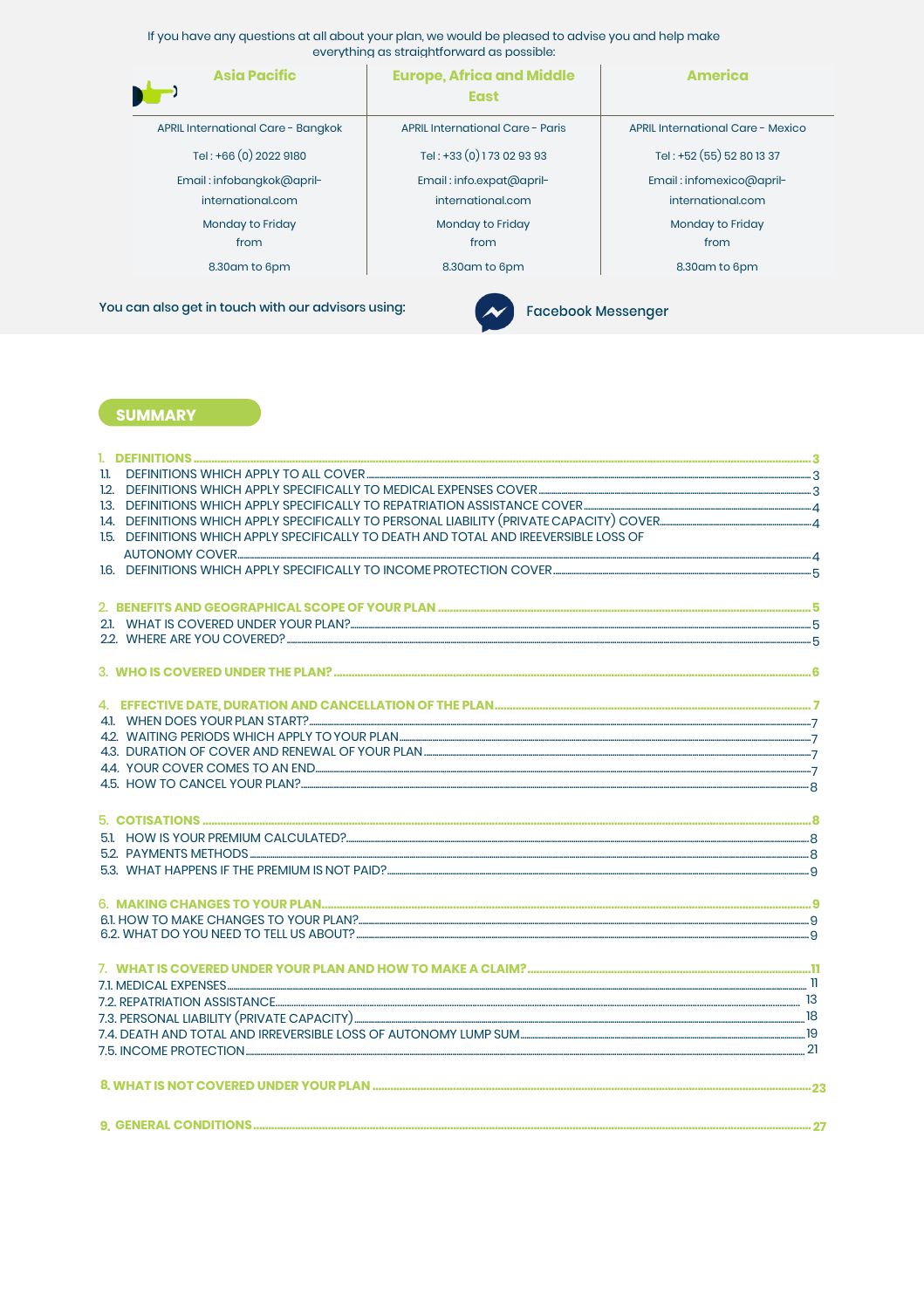The language used in insurance can be technical so, to help you better understand how your plan operates, we have provided you with definitions of the key terms used.

Whenever the following terms are written in italics and with a capital letter, they have the following meanings:

#### **1.1. DEFINITIONS WHICH APPLY TO ALL COVER**

<span id="page-2-0"></span>**ACCIDENT:** any physical injury not intended by the *Insured*, arising from an abrupt, sudden action of an unexpected and unpredictable nature with an external cause. In accordance with article L.1353 of the French Civil Code, *You* are responsible for providing proof of the *Accident* and of the direct cause-and-effect relationship between it and the costs incurred. **CFE :** Caisse des Français de l'Étranger. **C**

**COUNTRY OF COVER:** the country or countries shown on your *Membership certificate* as the destination country and country of cover, different from your *Country of nationality.*

**COUNTRY OF NATIONALITY:** the country shown on your passport or on any other official identity document under the heading "nationality".

**COUNTRY OF ORIGIN:** the country of residence of the *Insured* before their expatriation or the *Country of nationality*.

- **DEPENDENT CHILD:** your child, or that of your *Spouse*, who is unmarried and dependent for tax purposes up to the age of 21. Children under the age of 28 who are in education are also covered, even if they are not living in the family home, but are living in the same cover zone as you.
- **E EFFECTIVE DATE:** date on which the plan starts. It is specified on the *Membership certificate*.

**EXCLUDED COUNTRY:** as a result of events taking place in certain countries or or for regulatory reasons, the cover in these countries or zone of countries are excluded from the plan. The complete list of excluded countries is available a[t www.april](http://www.april-international.com/)[international.com o](http://www.april-international.com/)r by calling us on +33 (0)1 73 02 93 93 or by sending an email t[o info.expat@april-international.com. T](mailto:info.expat@april-international.com)he list of excluded countries is liable to change.

**EXCLUSIONS:** what is not covered by the insurance plan. All insurance plans have exclusions from cover.

**F.O.D.R.** (French Overseas Departments and Regions): French Guyana, Guadeloupe, Martinique and Reunion Island.

**INSURANCE YEAR:** period of twelve consecutive months starting on the *Effective date* of the plan.

- **LOSS/CLAIM:** event, illness or *Accident* giving rise to payment of benefits during the life of the plan.
- **MEDICAL AFFLICTION:** deterioration of the health state or illness.

**MEDICAL AUTHORITY:** any person holding a valid medical or surgical diploma who is authorised to practise in their specialist field in the country where *You* are staying.

**MEDICAL MANAGEMENT:** a medical consultation and/or a medical testing prescription and/or a medical treatment. **MEMBER:** an individual or legal entity who/which enrols in the open group insurance plan purchased by the contracting association and agrees to comply with the corresponding obligations, including the payment of the *Premiums*. Their contact details are shown on the Insurance certificate. The *Member* enrols in the plan either on their own behalf or as the legal representative of an insured person or as the legal representative of the subscribing company.

**MEMBERSHIP CERTIFICATE:** document which *We* issue to the Member confirming their cover under the MyHealth International plan and specifying the *Insured*, the *Effective date* and the benefits and packages selected. The *Membership certificate* corresponds to the plan schedule.

**PATHOLOGY:** all the manifestations of a disease, the symptoms and morbid effects that it causes. **P**

**PRE-EXISTING CONDITION:** *Medical affliction* or *pathology* which was diagnosed, under medical management, explored through medical testing and/or treated before the signature date of your *Application form* (including the medical questionnaire). Any illness or affliction whether diagnosed or symptomatic which may have been under medical management of which You were aware, or of which *You* may have been reasonably aware when enrolling in the present plan is considered a pre-existing condition.

**PREMIUM:** sum paid by the Member in exchange for cover granted by the insurer.

**PRINCIPAL INSURED, "YOU":** individual accepted by the insurer and to whom cover under the plan applies.

**SPOUSE:** husband or wife of the *Primary insured*, from whom they are neither divorced nor legally separated, or the Pri*mary insured*'s civil partner (Article 515-1 of the French Civil Code), where the civil partnership is in force on the date of the *Loss*. The *Primary insured*'s long-term partner will be classed as a *Spouse* if documentary evidence is provided and must be listed on the *Membership Certificate*.

**SUDDEN ILLNESS:** any deterioration in health certified by a competent Medical authority, of a sudden and unpredictable nature.

**SYMPTOMS:** functional signs, felt or observable, which represents a manifestation of a condition or illness allowing to detect it.

**WE/US:** APRIL International Care France.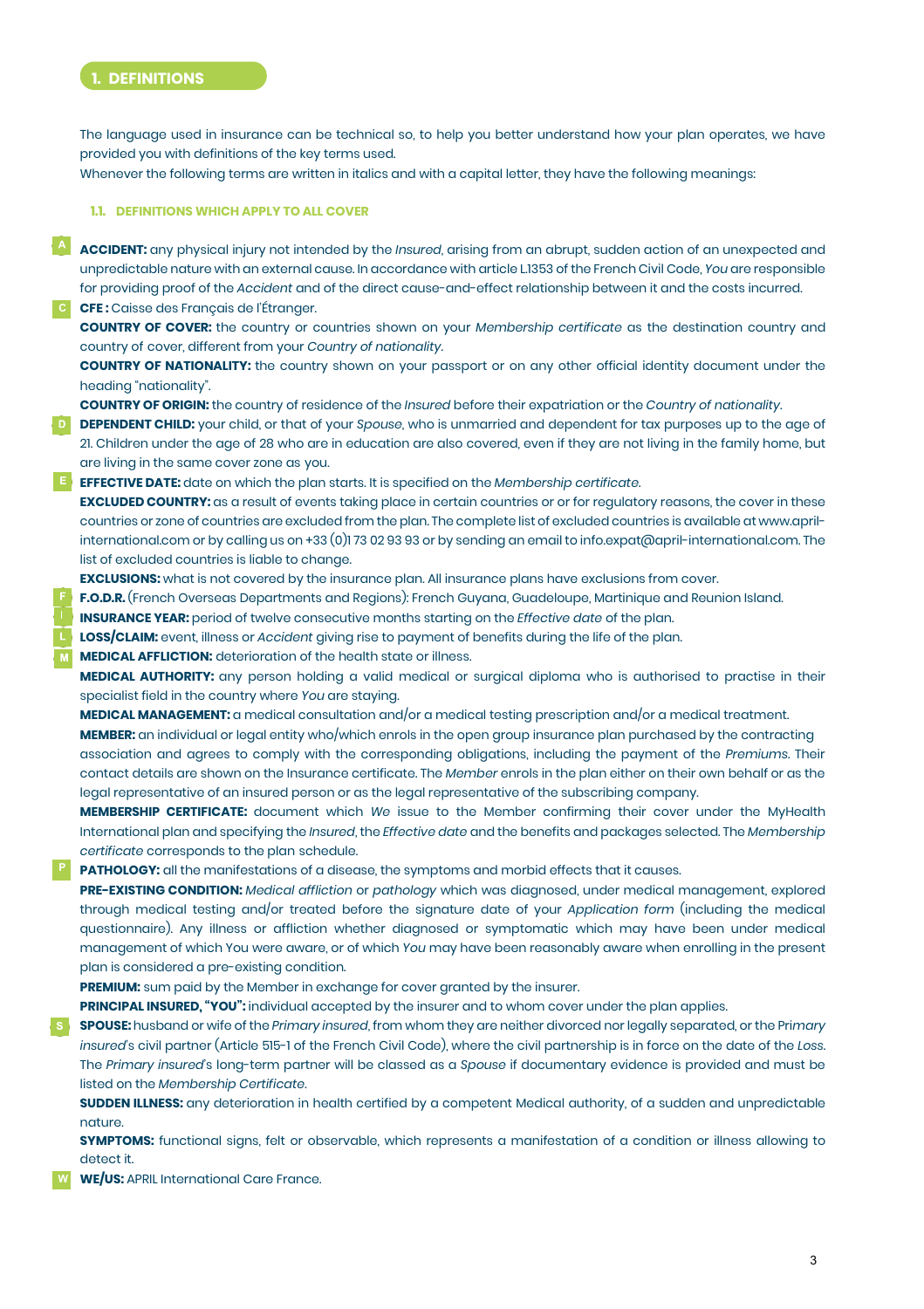**CNS:** Caisse National de Santé, Luxembourg National Health Fund.

**COSTS:** total amount of medical expenses charged to you.

**COMPLICATIONS OF PREGNANCY AND CHILDBIRTH:** these are complications that arise during the prenatal period of pregnancy and, in this context, will be covered in the following cases: ectopic pregnancy, gestational diabetes, preeclampsia, miscarriage, risk of miscarriage and stillbirth or hydatidiform mole. The following pathologies are also covered if they appear during childbirth and require an obstetric procedure: postpartum hemorrhage and retained placenta. **CONFIDENTIAL MEDICAL CERTIFICATE:** medical questionnaire which must be completed by your doctor and returned to us before *You* are admitted to hospital (or as soon as possible following an *Accident* or in case of *Medical emergency*) in order to obtain our *Prior agreement*. A *Deductible* of 20% will be applied to your reimbursement if *You* do not follow this procedure.

**CRITICAL ILLNESSES:** AIDS, Alzheimer's disease, Cancer, Cardiomyopathy, Chronic degenerative arthritis, Creutzfeldt-Jacob disease, Heart attack, Hepatitis C, HIV, Legionnaire's disease, Motor neuron disease, Multiple sclerosis, Myopathy, Stroke, Terminal kidney failure and Type 1 diabetes.

**DRY HOSPITALISATION:** *Hospitalisation* of less than 24 hours where *You* are allocated a bed but do not stay overnight. **DEDUCTIBLE:** amount which you will pay towards the settlement of a Claim.

**DIRECT PAYMENT OF HOSPITAL CHARGES:** *You* may be eligible for direct payment of hospital charges (*Hospitalisation* of more than 24 hours or *Day hospitalisation*) with no upfront payment if *You* have cover from the 1st €/\$ or as a top-up to the CFE, subject to the review of your *Confidential medical certificate*. *You* can benefit from this service by using the emergency numbers accessible from your Easy Claim app or by showing your insurance card at the hospital.

**HOSPITALISATION:** stay of more than 24 hours (with or without surgery) in a public or private hospital due to an *Accident*  or illness.

- **INSURED, « YOU »:** all the individuals with medical expenses cover under this plan. This means *You* and the members of your family who meet the conditions of insurance. They are listed on the *Membership certificate*. Family members are your *Spouse* and your *Dependent children*.
- **MEDICAL EMERGENCY:** any sudden and unforeseen deterioration in health that needs to be certified by a competent medical authority and requires an immediate intervention of a doctor (within 48 hours), postponing of which could lead to serious health problems.

**MEDICALLY NECESSARY:** medical procedure, which is necessary for the diagnosis or treatment of an illness or accidental bodily injury, based on generally accepted current medical practice. A service or supply will not be considered medically necessary if it is provided only as a convenience to the provider or insured member and/or is not appropriate for insured member's diagnosed symptoms, and/or exceeds in scope, duration or intensity that level of care which is needed to provide appropriate diagnosis or treatment of an illness or injury.

**PRIOR AGREEMENT:** *Hospitalisation* and medical treatments or procedures costing more than €/\$ 2,000 are subject to the *Prior agreement* of our Medical Examiner. Before starting the treatment, *You* will therefore have to send us an itemised estimate of costs and a form called "*Request for prior agreement*". In the event of *Hospitalisation*, please ask your doctor to complete the form called "*Confidential medical certificate*".

**REASONABLE AND CUSTOMARY COSTS:** medical expenses are considered to be reasonable and customary if they do not exceed the rates normally charged for an identical service or treatment in the location in which they are incurred. Medical costs vary greatly depending on the country, and even between practitioners and facilities in the same area: some charge higher prices than others, but with the same quality of service. To avoid this type of abuse, and using our indepth knowledge of the local health systems, we have been compiling pricing databases for over 30 years. These databases are continually added to and are updated every year. If we consider a claim to be inappropriate, we reserve the right to reduce the amount we will pay or refuse the claim.

**REQUEST FOR PRIOR AGREEMENT:** form to be completed by your doctor in order to obtain our *Prior agreement* before beginning any treatment or procedures.

- **VACCINES REQUIRED FOR TRAVEL:** Cholera, Hepatitis A, Hepatitis B, Hepatitis C, Japanese encephalitis, Leptospirosis, Meningitis, Rabies, Rotavirus (gastro-enteritis), Tick-borne encephalitis, Tuberculosis, Typhoid fever and Yellow fever.
- **WAITING PERIOD:** period during which no *Claims* will be paid. *The Waiting period* begins on the *Effective date* of the plan, as shown on the *Membership certificate*

#### **1.3. DEFINITIONS WHICH APPLY SPECIFICALLY TO REPATRIATION ASSISTANCE COVER**

- **ACT OF TERRORISM OR SABOTAGE AND ATTACKS:** any clandestine action with an ideological and/or political motive carried out by individuals or groups directed against persons or public or private entities in order to:
	- **>** carry out a criminal action intended to harm the lives of others,
	- **>** alarm the population and create an atmosphere of general insecurity,
	- **>** disrupt public transport and the operation of businesses or institutions manufacturing or processing goods or providing services.

**ASSAULT:** any unintentional bodily injury to the *Insured*, resulting from the deliberate, sudden and brutal action of another person or group of persons.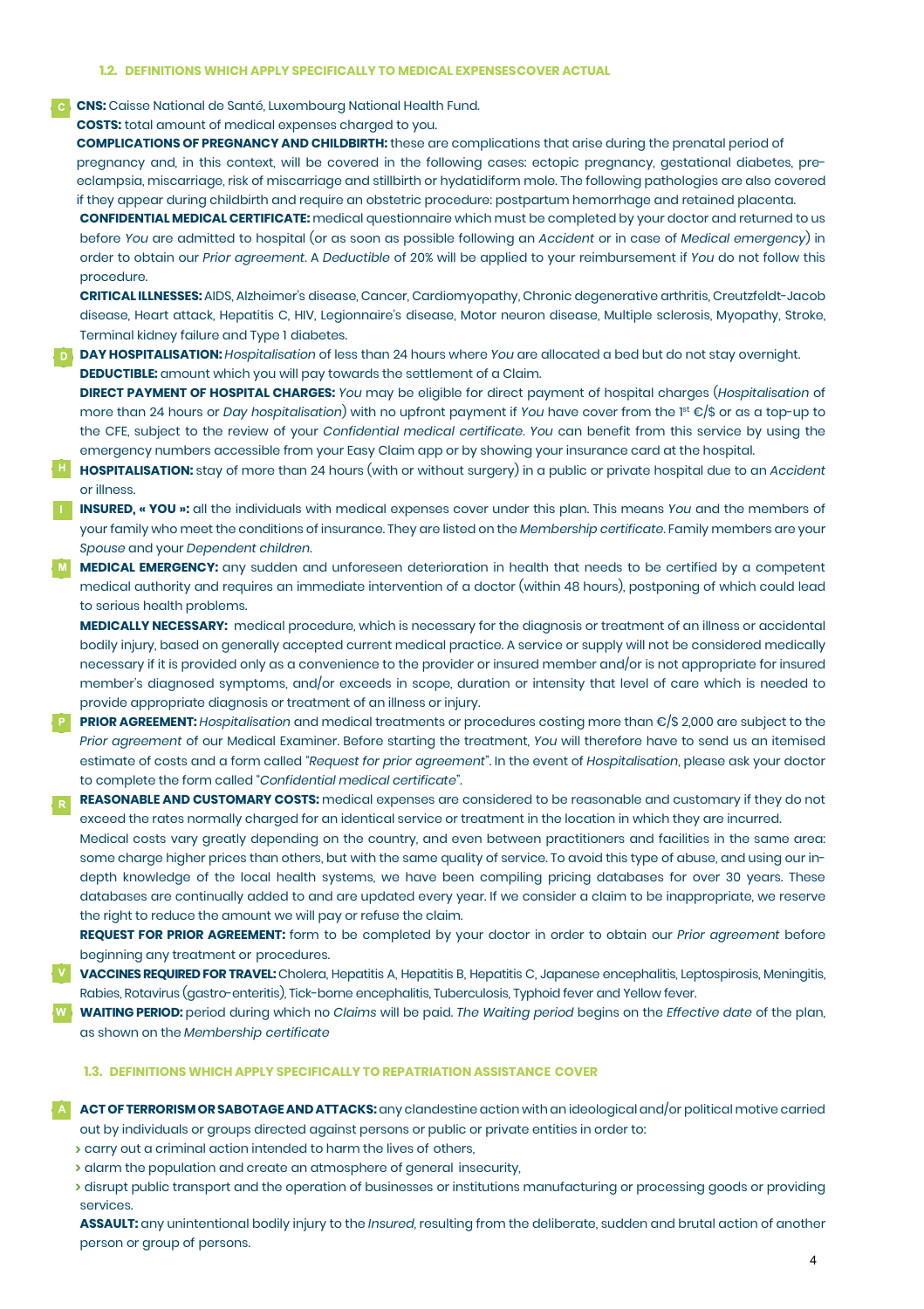**BAGGAGE:** the *Insured*'s travel bags and suitcases and the personal effects and items contained in them as well as any items which have been checked in with a carrier.

**BODILY INJURY:** injury causing a person physical harm.

**FAMILY MEMBER:** your *Spouse*, child, brother, sister, father, mother, parents-in-law, grandchildren, grandparents or your legal guardian residing in your *Country of nationality*. **F**

**FRIEND:** any individual named by *You* or one of your dependants, residing in your *Country of nationality.*

**FORCE MAJEURE:** any unpredictable, overwhelming, external event.

**INSURED « YOU »:** see definition in paragraph 1.2

**MEDICAL TEAM:** structure adapted to each individual case and defined by the liaison doctor at Europ Assistance.

**STABILISATION:** stabilisation of the state of health of a victim of an *Accident* or person suffering from an illness.

#### **1.4. DEFINITIONS WHICH APPLY SPECIFICALLY TO** *PERSONAL LIABILITY* **(PRIVATE CAPACITY) COVER BODILY**

- **CONSEQUENTIAL DAMAGE:** damage other than physical harm and material damage that is the direct and immediate consequence of *Bodily injury* or *Material damage* covered under the plan.
- **DEDUCTIBLE:** see definition in paragraph 1.2.
- **INJURY:** damage causing a person physical harm.
- **INSURED:** see definition in paragraph 1.2

**MATERIAL DAMAGE:** damage causing harm to the structure or substance of the thing and resulting from an insured event. **PERSONAL LIABILITY:** legal obligation of all people to remedy damage they cause to others.

#### **1.5. DEFINITIONS WHICH APPLY SPECIFICALLY TO DEATH AND TOTAL AND IREEVERSIBLE LOSS OF AUTONOMY COVER**

**BENEFICIARY:** any individual(s) chosen by the *Insured* to receive the insurance benefits. **B**

Unless other arrangements have been made which are valid on the day of the *Insured*'s death, the lump sum is paid first to their surviving *Spouse* on condition that they were neither divorced nor legally separated from the *Insured*, or to their surviving civil partner, failing which to their children, living, unborn or represented as such for the purposes of inheritance, failing which to their other heirs. If the *Insured* does not want the insured lump sum to be allocated in the manner described above or if, during the life of the plan, they wish to designate one or more other *Beneficiaries*, they must designate their chosen beneficiary or beneficiaries and provide this information to the insurer. This designation can be carried out by means of a privately witnessed document or an authenticated deed. To avoid any risk of duplication of names and to make it easier to locate the designated *Beneficiaries*, the *Insured* should provide, for each *Beneficiary*, details which will allow them to be accurately identified, including their full name and date and place of birth. *We* can provide the *Insured*  with a form entitled "Designation of *Beneficiary*" containing helpful advice on how to allocate the death benefit when enrolling in the plan or if any subsequent changes are made to the designation. **Any designation or change in designation that we are not told about will be non-binding. We would draw the** *Insured***'s attention to the need for regular updates of their special** *Beneficiary* **designation(s).** With the agreement of the *Insured*, any designation of Beneficiary may be accepted, at the end of a period of at least 30 days following the effective date of membership of the plan if the designation has been carried out free of charge. As long as the *Insured* is alive, this acceptance must be formalised either by an endorsement signed by the insurer, the *Insured* and the *Beneficiary* or by a privately witnessed document or an authenticated deed signed by the *Insured* and the *Beneficiary*. The acceptance will only be binding on APRIL International if they have been notified of it in writing.

The requirement to provide proof of such notification lies with the person claiming the benefit. **It should be noted that the designation in favour of a specific** *Beneficiary* **becomes irrevocable if it is accepted by them under the above conditions.** A privately witnessed document is a document which is freely drafted, drawn up by one of the parties and signed by all participants. There must be as many originals as there are participants. This type of privately witnessed document may or may not be registered with the tax department. An authenticated deed is a document drawn up by a public official and signed before them by all parties. The entitlement of *Beneficiaries* to the insured lump sum is subject to them being alive on the day following the day of the *Insured*'s death. In respect of the total and irreversible loss of autonomy cover, the *Beneficiary* is the *Insured*.

<span id="page-4-0"></span>**INSURED, « YOU »:** *Principal insured* and/or their *Spouse* if the *Spouse* is expatriated also.

#### **1.6. DEFINITIONS WHICH APPLY SPECIFICALLY TO INCOME PROTECTION COVER**

- **INSURED, « YOU »:** *Principal insured* and/or their *Spouse* if the *Spouse* is expatriated also.
- **STABILISATION:** long-term *stabilisation* of the *Insured*'s state of health, which neither improves nor worsens. The state of health will also be considered to have stabilised as soon as it is possible to assess the degree of total or partial permanent disability.
- **WAITING PERIOD:** the period of sick leave, starting on the first day of cessation, during which no compensation will be paid by the insurer.

**I S**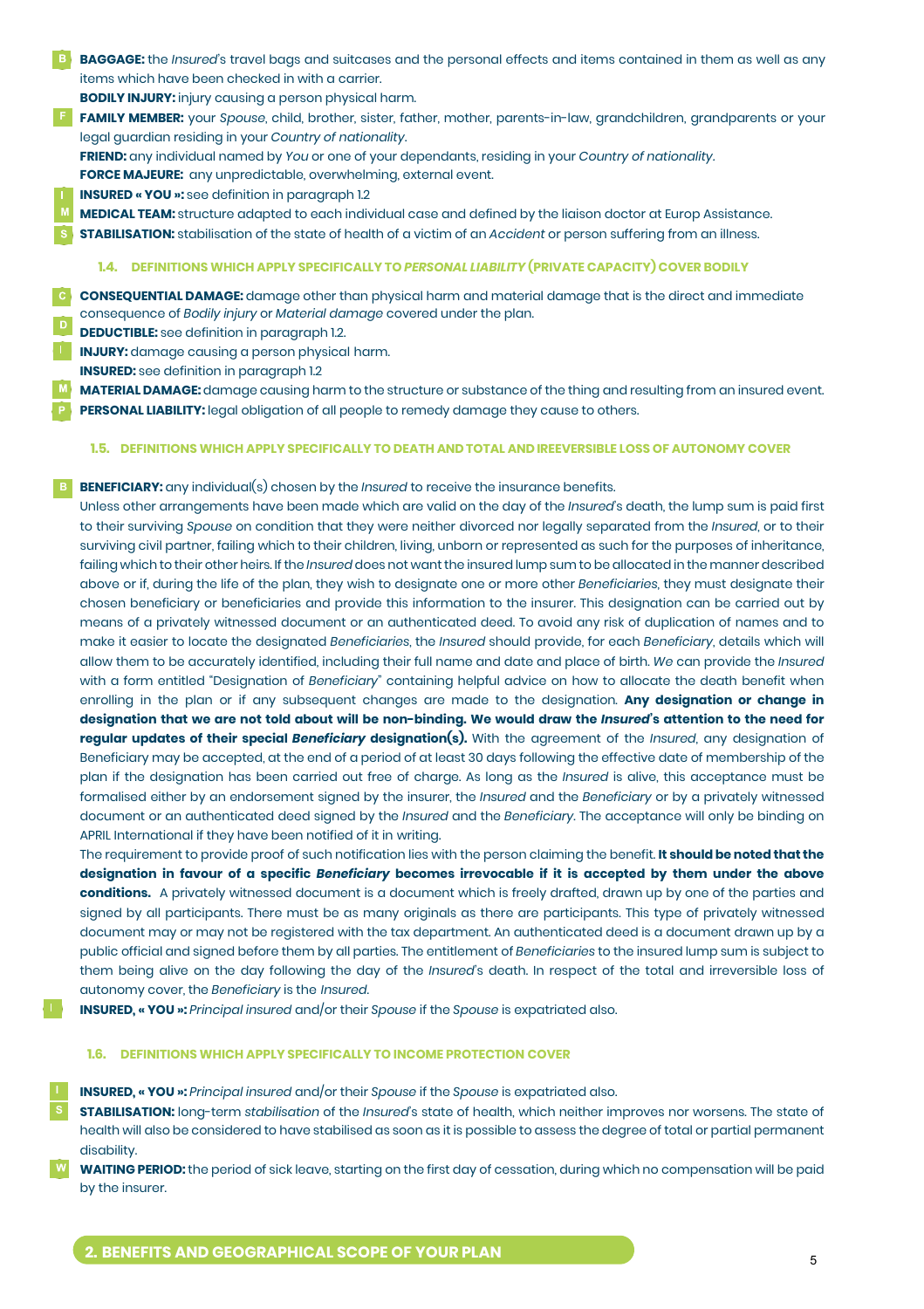#### **2.1. WHAT IS COVERED UNDER YOUR PLAN?**

Membership of this plan, depending on the packages and benefits you selected, provides you with medical expenses cover:

- **>** from the 1st €/\$ *or*
- **>** as a top-up to the *CFE or*
- **>** as a top-up to French Social Security (or any other statutory French scheme) *or*
- **>** as a top-up to the *CNS*.

Basic repatriation is included in your medical expenses cover. You can also purchase the following optional cover:

- **>** Comprehensive Repatriation assistance and Personal Liability (private capacity);
- **>** Death and total and irreversible loss of autonomy lump sum;
- **>** Income protection during periods of sick leave from work. (This benefit must be combined with the death and total and irreversible loss of autonomy lump sum benefit.

It is possible to subscribe the Repatriation assistance (basic and comprehensive) and Personal Liability (private capacity) benefits independently of medical expenses cover.

#### **2.1 WHERE ARE YOU COVERED?**

#### **For medical expenses and basic repatriation assistance:**

Cover is provided for a year at a time in the *Countries of cover* listed on your *Membership certificate*. Cover also applies in countries located within the same zone of cover as your *Countries of cover*.

#### **6 zones of cover are available:**

#### **Zone 0:** Worldwide

**Zone 1:** Worldwide, excluding Bahamas (Island), Puerto-Rico, United States

**Zone 2:** Worldwide, excluding Bahamas (Island), Puerto-Rico, United States, Japan, Singapore

**Zone 3:** Worldwide, excluding Bahamas (Island), Puerto-Rico, United States, Japan, Singapore, Brazil, Chile, China, Hong Kong, United Kingdom, Russia, Switzerland, Saint Barthelemy, Saint Martin

**Zone 4:** France and D.R.O.M (Guadeloupe, La Reunion, Martinique, Mayotte and French Guiana), Belgium, Luxembourg, Monaco **Zone 5:** Worldwide, excluding Bahamas (Island), Puerto-Rico, United States, Japan, Singapore, Brazil, Chile, China, Hong Kong, United Kingdom, Russia, Switzerland, Saint Barthelemy, Saint Martin, Andorra, Armenia, Australia, Austria, Azerbaijan, Belarus, Cambodia, Canada, Cyprus, Costa Rica, Denmark, United Arab Emirates, Equator, Spain, Estonia, Faeroe (Iles), Finland, Georgia, Germany, Gibraltar, Greece, Hungary, British Virgin Island, Ireland, Iceland, Israel, Italy, Latvia, Liechtenstein, Lithuania, Malaysia, Malta, Mexico, Moldavia, Norway, New-Zealand, Netherlands, Poland, Czech Republic, Saint Marin, Slovakia, Slovenia, Sweden, Svalbard et Jan Mayan, Taiwan, Thailand, Vatican, Venezuela, France and D.R.O.M (Guadeloupe, La Reunion, Martinique, Mayotte and French Guiana) Belgium, Luxembourg, Monaco

#### **In addition, regardless of the coveragezone selected, benefits are valid worldwide (including in your** *Country of nationality*  **if it is not in your coverage area) in the event of an** *Accident* **or** *Medical Emergency* **during temporary stays, for nonmedical reasons, not exceeding 90 consecutive days.**

**Special case:** if *You* choose **Belgium, Luxembourg or Monaco as your destination country**, *You* are also covered for scheduled and emergency medical care in Italy and France.

**Special case for zone 5:** cover is valid in countries in zone 5 on a year-round basis (including your *Country of nationality* if it is situated in zone 5. It is extended to France (including the French Overseas Departments and Regions) during temporary stays not exceeding 90 consecutive days. Please note: medical care received in private clinics and hospitals in France will be covered up the *Reasonable and customary costs*. Cover also applies in the event of *Accident* or *Medical emergency* during stays of less than 90 consecutive days in zones 0, 1, 2, 3 and 4 (including your *Country of nationality* if it is situated in these zones).

For a stay of more than 90 consecutive days outside the zones of cover, the *Member* must inform *Us* so that their *Countries of Cover* and *Premium* can be adjusted.

**For comprehensive repatriation assistance, personal liability (private capacity), death lump sum, total and irreversible loss of autonomy and income protection:**

Cover is provided for a year at a time worldwide (including in your *Country of nationality*) except in *Excluded countries*.

**As a result of heightened tension or regulatory reasons in certain countries, prior confirmation must be obtained from** *Us*  **that the cover is valid there.** The complete list of excluded countries is available at [www.april-international.com a](http://www.april-international.com/)nd by calling +33 (0)1 73 02 93 93 or by email a[t info.expat@april-international.com. T](mailto:info.expat@april-international.com)his list is subject to change.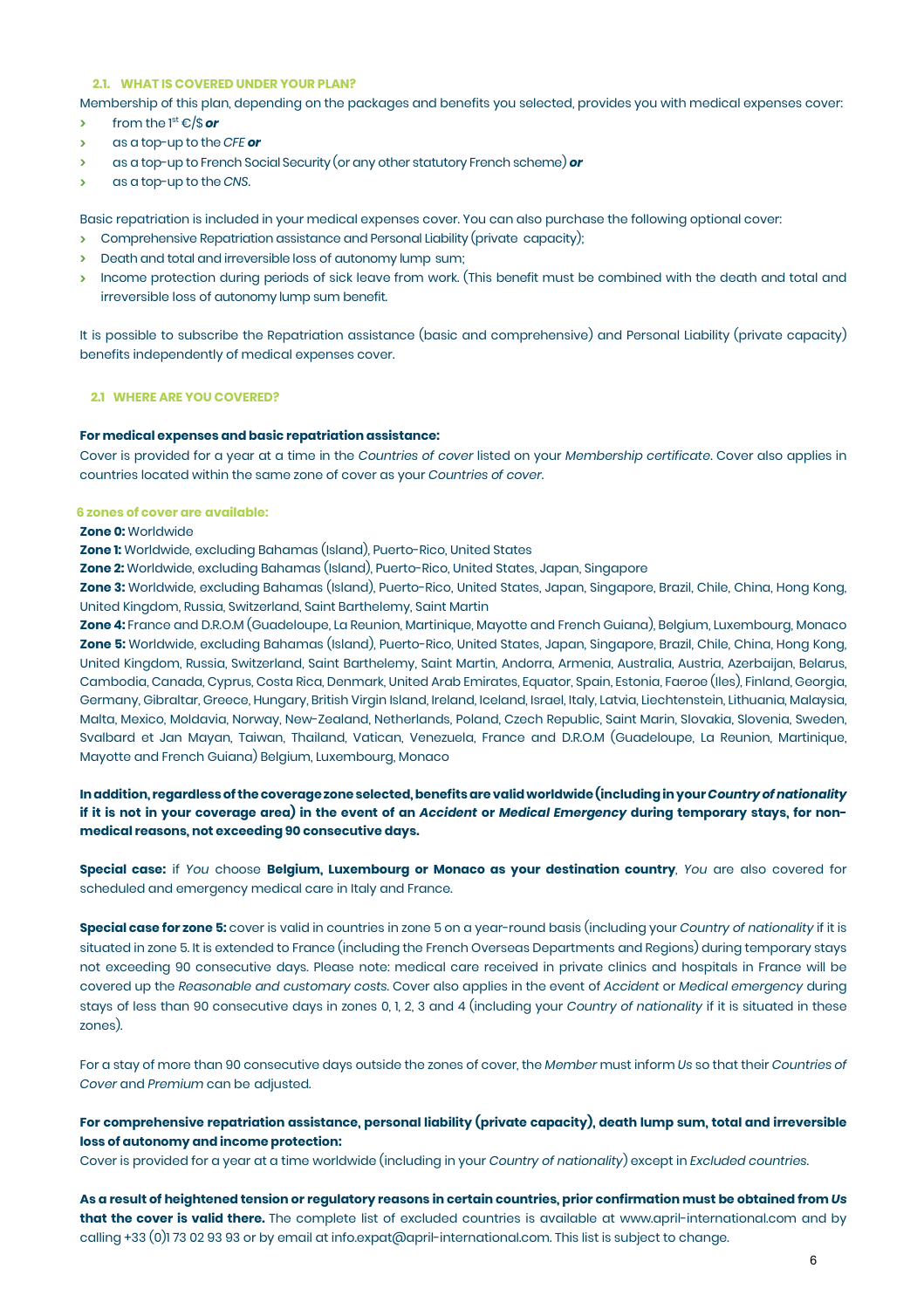#### **3. WHO IS COVERED UNDER THE PLAN?**

To be covered by the insurance, *You* must:

**>** On the *Effective date* of the plan, be:

- **>** between the age of 16 and 64 for medical expenses, repatriation assistance and personal liability (private capacity) cover, if covered in zone 0, Thailand and Mexico,
- **>** between the age of 10 and 70 medical expenses, repatriation assistance and personal liability (private capacity) cover, if covered in zones 1 and 2,
- **>** between the age of 10 and 75 medical expenses, repatriation assistance and personal liability (private capacity) cover, if covered in zones 3, 4 and 5 (excluding Mexico and Thailand),
- **>** 18 years old or more and under the age of 66 for death and total and irreversible loss of autonomy and income protection cover,

The minimum age for medical expenses, repatriation assistance and personal liability (private capacity) cover applies only to children insured alone on a policy. *You* can insure your children under these minimum ages if you are insured yourself.

- **>** for *CFE* or French Social Security top-up cover, be a member of the *CFE* and be covered under this scheme for illness/maternity and by the *CFE*'s occupational accidents scheme or be covered by French Social Security (or an equivalent French scheme) for the duration of the plan,
- **>** for the *CNS* top-up cover, be a member of the *CNS* and be covered under this scheme for illness/Maternity,
- **>** for death and total and irreversible loss of autonomy and income protection, enclose a copy of your ID (national identity card or passport) with your application form,
- **>** for income protection cover, you must be in employment without the need for any special arrangements in terms of working time or working environment for health reasons,
- **>** have complied with the medical formalities specified in the plan and have completed and signed the Health questionnaire a maximum of three months before the *Effective date* of the plan.

#### **Special provisions if you are staying in France (including the French Overseas Departments and Regions) - Universal Health Protection ("Protection Universelle Maladie" or PUMA)**

If *You* are living in France on a long-term basis and without interruption for more than 3 months and/or if *You* are in paid employment or are self-employed, *You* may be entitled to universal health protection from French Social Security to cover your medical expenses.

If you enroll in a plan from APRIL with cover from the first euro, and *You* subsequently meet the conditions for Universal Health Protection, *We* can provide you with cover as a top-up to your Universal Health Protection benefits and make the necessary changes to your plan.

It is *Your* responsibility to check if this applies to you and if you are entitled to Universal Health Protection benefits. More information on the conditions for enrolment is available at: https:/[/www.ameli.fr/assure/droits](http://www.ameli.fr/assure/droits-demarches/principes/protection-universelle-)[demarches/principes/protection-universelle-](http://www.ameli.fr/assure/droits-demarches/principes/protection-universelle-) maladie (in French).

#### **Your family members may also benefit from cover under this plan (if they are listed on your** *Membership certificate***), provided they comply with the following conditions, namely:**

For medical expenses, repatriation assistance and personal liability (private capacity) cover:

- **>** your *Spouse*,
- **>** your *Dependent children*.

#### **Adding your** *Dependent children* **to the plan:**

To cover your child at birth, send us your application for enrolment, together with **a birth certificate, within 30 days of the birth.** 

Newborns are enrolled with no medical formalities, provided one of the parents has been insured under the MyHealth International plan for at least **10 consecutive months, has Maternity cover and that the birth certificate was sent 30 days after the birth.** 

If this is not the case, a Health questionnaire will be requested, and the newborn's **enrolment will only take effect at least 30 days following our medical approval.**

For **newborns born as a result of surrogate motherhood, and for children who are adopted or placed in a foster family or care home**, please note that membership will be subject to a full medical review and a Health questionnaire or medical certificate of good health may be requested; cover will commence on the date of approval subject to the agreement and conditions of approval issued.

Membership is subject to our medical approval and *We* reserve the right to request additional medical formalities based on the responses given in the Health questionnaire. If *You* (or one of your family members) present an aggravated risk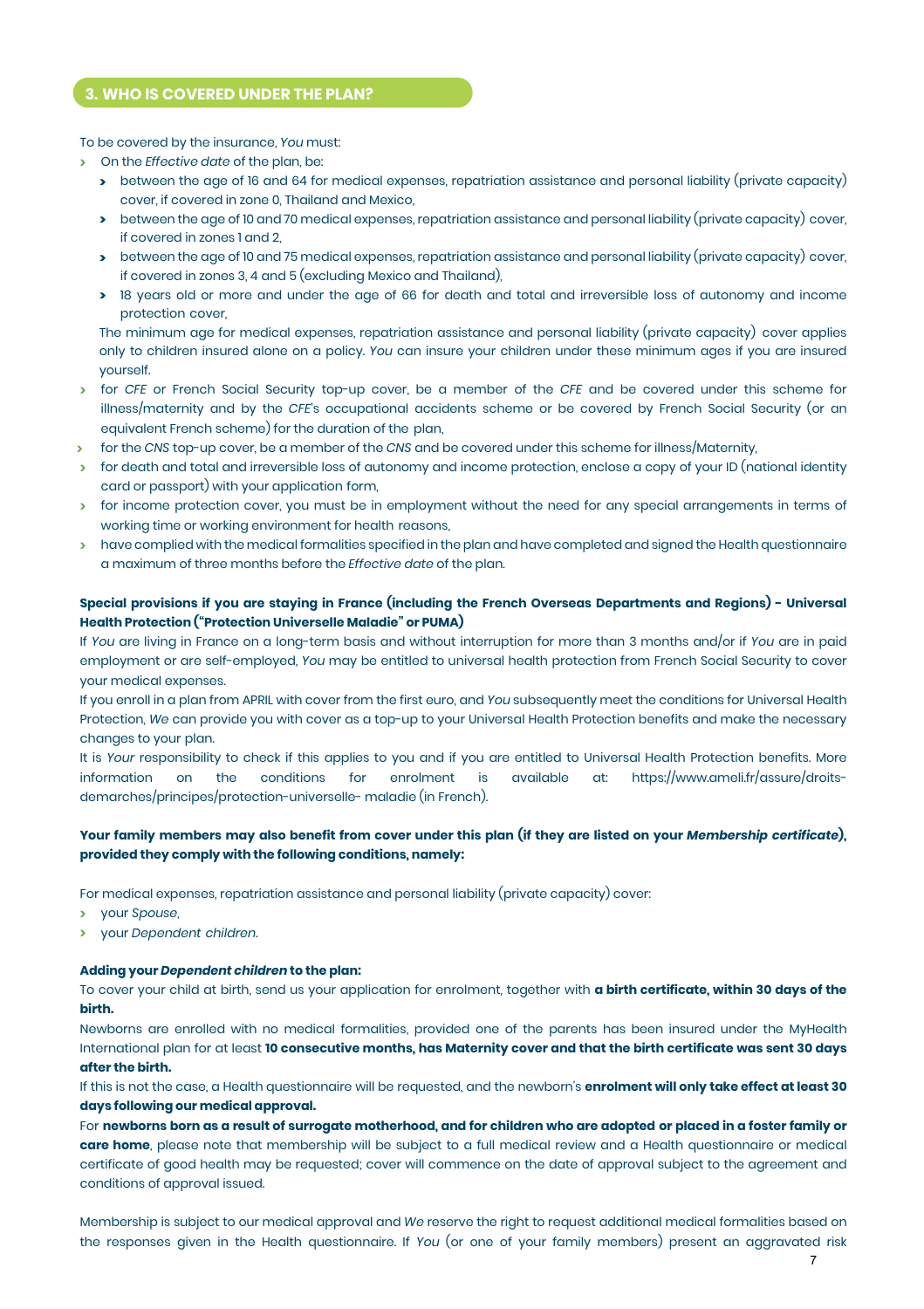#### **4. EFFECTIVE DATE, DURATION AND CANCELLATION OF THE PLAN**

#### <span id="page-7-0"></span>**4.1. WHEN DOES YOUR PLAN START?**

Your date of enrolment corresponds to the benefits effective date which *You* specified in your application form. It can be no earlier than on the day of receipt of the completed membership application (including the completed and signed Application form and Health questionnaire for all Insured), subject to payment of the first *Premium*. If your application requires a medical review, your plan will begin at the earliest on the day of your medical approval. If you have opted for cover as a top-up to the *CFE*, the *CNS* or French Social Security, your cover is subject to you being eligible for benefits from your basic scheme. This date is shown on the *Membership certificate* which can be accessed securely in your Customer Zone and on your Easy Claim app.

#### **4.2. WAITING PERIODS WHICH APPLY TO YOUR PLAN**

The cover takes effect for each of the Insured on the Effective date of the plan subject to the application of the following Waiting periods for medical expenses cover:

- **>** 3 months for dental treatment, periodontology and endodontics,
- **>** 6 months for dentures, dental implants, orthodontics and vision care (contact lenses, frames, lenses and laser eye surgery),
- **>** 12 months for maternity and medically assisted procreation.

**Any treatments or procedures prescribed before the** *Effective date* **of the plan or during the** *Waiting periods* **are excluded from cover and will not be reimbursed.**

*Waiting periods* **may be waived subject to a review of our** *Medical Examiner* **(excluding Maternity). if** *You* **can prove that**  *You* **had medical expenses cover equivalent to or greater than the MyHealth International benefits in the month preceding the effective date of this plan.**

**This waiver of the** *Waiting periods* **is subject to our agreement following a review of the Certificate of cancellation from your previous insurance plan which** *You* **must send us along with details of the cover** *You* **had previously.**

#### **4.3. DURATION OF COVER AND RENEWAL OF YOUR PLAN**

Membership of this plan is effective for a period of 12 months. It is renewed automatically on the anniversary date of your plan, for a period of one year, for as long as the agreements entered into with the insurers of the plan remain in force.

*You* can renew your cover each year, regardless of your age, state of health or medical expenditure. Medical expenses, repatriation and personal liability (private capacity) cover is valid for as long as You wish. This means that the insurers will not be able to cancel your insurance other than in the cases specified in paragraph 4.4.

*We* undertake to notify the *Member* of any changes to the benefits, levels of reimbursement, exclusions and the terms and conditions of the plan administration (three months before each anniversary date), as well as any changes in pricing (two months before each anniversary date). The *Premium* may be adjusted on the anniversary date of your plan based on your age, your *Country of cover* and the level of your cover, *Deductible* or coinsurance.

Any changes made to the proposed cover or to the terms of the plan administration will take effect on the anniversary date of the plan. If you do not reply within 30 days, the plan will be renewed automatically for a period of one year, subject to receipt of the corresponding payment.

#### **4.4. YOUR COVER COMES TO AN END**

- a) if the *Member* cancels at the annual renewal date (anniversary date of the plan) in accordance with Article L.113-12 of the French Insurance Code, with 60 days' notice;
- b) if the *Member* cancels mid-year at any time after twelve months of membership. Your termination will take effect 30 days following receipt of the request;
- c) if the *Member* cancels at the annual renewal date (anniversary date of the plan) 30 days following receipt of the new conditions of cover;

To exercise their right to terminate their insurance plan, the *Member* should send their request to APRIL International Care France:

- by ordinary or registered mail at the following address: Service Courrier 1 rue du Mont CS 80010 81700 Blan FRANCE;
- by using the contact form available from your Customer Zone and selecting "Ask for a termination";
- or by email t[o care@april-international.com.](mailto:care@april-international.com)
- or by any other means provided for in Article L.113-14 of the French Insurance Code.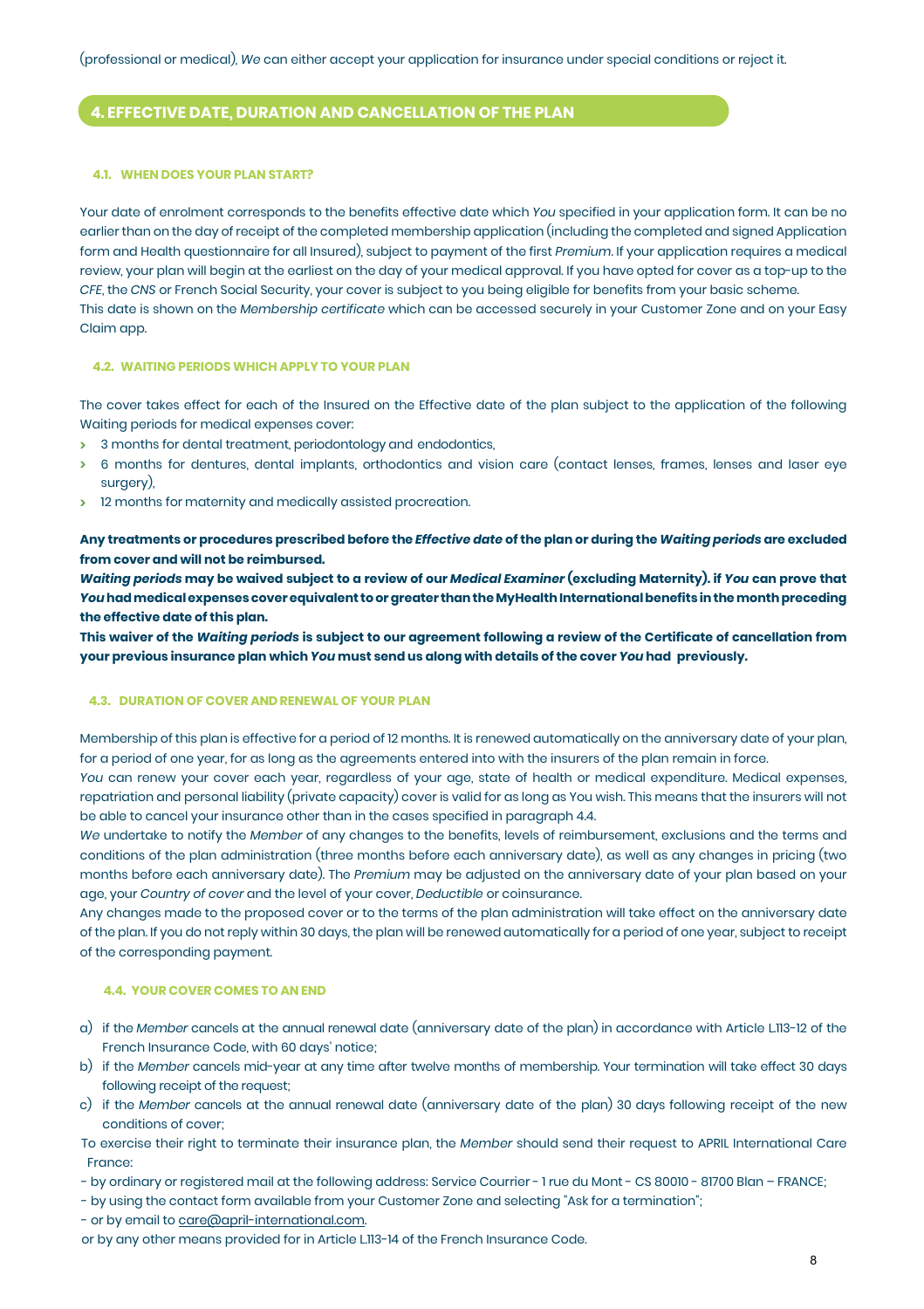- d) if the Premium is not paid (see paragraph 5.4);
- e) in the event of termination of the policy by the insurer or by "l'Association des Assurés APRIL" on the annual due date (in this case the Association will inform each *Member*);
- f) when *You* no longer meet the conditions of insurance (see paragraph 3). Cancellation will take effect at the end of the current period and at the latest within 30 days of receipt of notification, subject to receipt of a supporting document;
- g) if You have *CFE, CNS* or French Social Security top-up cover, when *You* cease to be enrolled in the *CFE, CNS* or French Social Security (or an equivalent French scheme). In this case, cancellation will take effect one month following receipt of written notification by our Customer Servicedepartment;
- h) when *You* reach the age of 65 for death, total and irreversible loss of autonomy and income protectioncover;
- i) if *You* are no longer an expatriate. Supporting documentation must be produced (for example, proof that *You* are covered under the Social security scheme of your *Country of nationality* or a copy of your new contract of employment).

In the event of termination by the insurer or the Association as per paragraph d) above, the insurer agrees to maintain, at the *Member*'s request, medical expenses cover equivalent to that in force on the date of termination. On expiry of a period of two years following the *Effective date* of the plan, the same provisions apply to death, total and irreversible loss of autonomy and income protection benefits.

#### **Penalties for false declaration:**

**Whether in respect of declarations made on enrolment in the plan or those made during the life of the plan, any intentional concealment or false declarations and any omission from or misrepresentation of the risk will, depending on the circumstances, invoke the application of articles L.113-8 and L.113-9 of the French Insurance Code.**

**In addition, any omission, concealment, false declaration, whether intentional or not, in making a** *Claim***, failure to declare any other concurrent insurance cover, the submission of inaccurate supporting documentation or the use of any fraudulent means puts the** *Insured* **and the** *Member* **at risk of withdrawal of cover and cancellation of the plan.**

*We* **reserve the right to take legal action in order to seek compensation for any damage caused to us.** *You* **will be required to pay back any benefits that were unduly paid to you under this plan**

#### <span id="page-8-0"></span>**4.5. HOW TO CANCEL YOUR PLAN?**

Signing the Application form does not constitute a binding agreement for the *Member*.

#### **If the Member purchased the insurance as a result of door-to-door canvassing:**

The following provisions under article L.112-9-I of the French Insurance Code apply: *"Any person who is canvassed at their home or residence or place of work, even if this visit was at their own request, and who signs an insurance proposal or contract for a purpose which is not related to their commercial or professional activity, may cancel this agreement by sending a letter by*  recorded delivery with proof of receipt during a period of 14 calendar days from the date of entering into the agreement *without requiring to specify the reasons for the cancellation or being subject to penalties. (…). As soon as they become aware of any circumstances giving rise to a claim under the insurance contract, the policyholder loses this right to cancel".*

#### **If the** *Member* **has entered into a distance contract (by telephone or internet):**

The *Member* may cancel their membership within 14 days of entering into the insurance contract.

#### **For death, total and irreversible loss of autonomy and income protection cover:**

Signing the *Application form* does not constitute a binding agreement for the *Member* who can cancel their membership within 30 days of receipt of the *Membership certificate*. The cancellation is backdated so that the plan is considered never to have existed. The *Member* will then receive a refund of any sums they may have paid within 30 to 90 days of receipt of the request to cancel. If the *Insured* has made a Claim under the plan during the 30-day period, the right to cancel no longer applies.

#### **In all cases, in order to exercise this right to cancel:**

The *Member* must notify us of their decision to cancel their plan by means of a clearly-worded statement within the timescales specified above. To do this, simply complete the cancellation form available on page 31 or send a letter to APRIL International Care France using the following template:

*"I, the undersigned, M…….............................................................................................................. (first name, last name, address),*

wish to cancel my membership of the "MyHealth International" plan number ...........................

*Signed in (town)...............................................…… on…................................……...………*

*Signature…..................……………………………."*

If the *Member* decides to cancel the plan, they will only be required to pay the *Premium* corresponding to the period during which the risk was covered, with this period being calculated up to the date of cancellation. *We* will refund the balance to the *Member* no later than thirty days following the date of cancellation.

However, if the *Member* exercises their right to cancel when a Claim has been made under the plan during the cancellation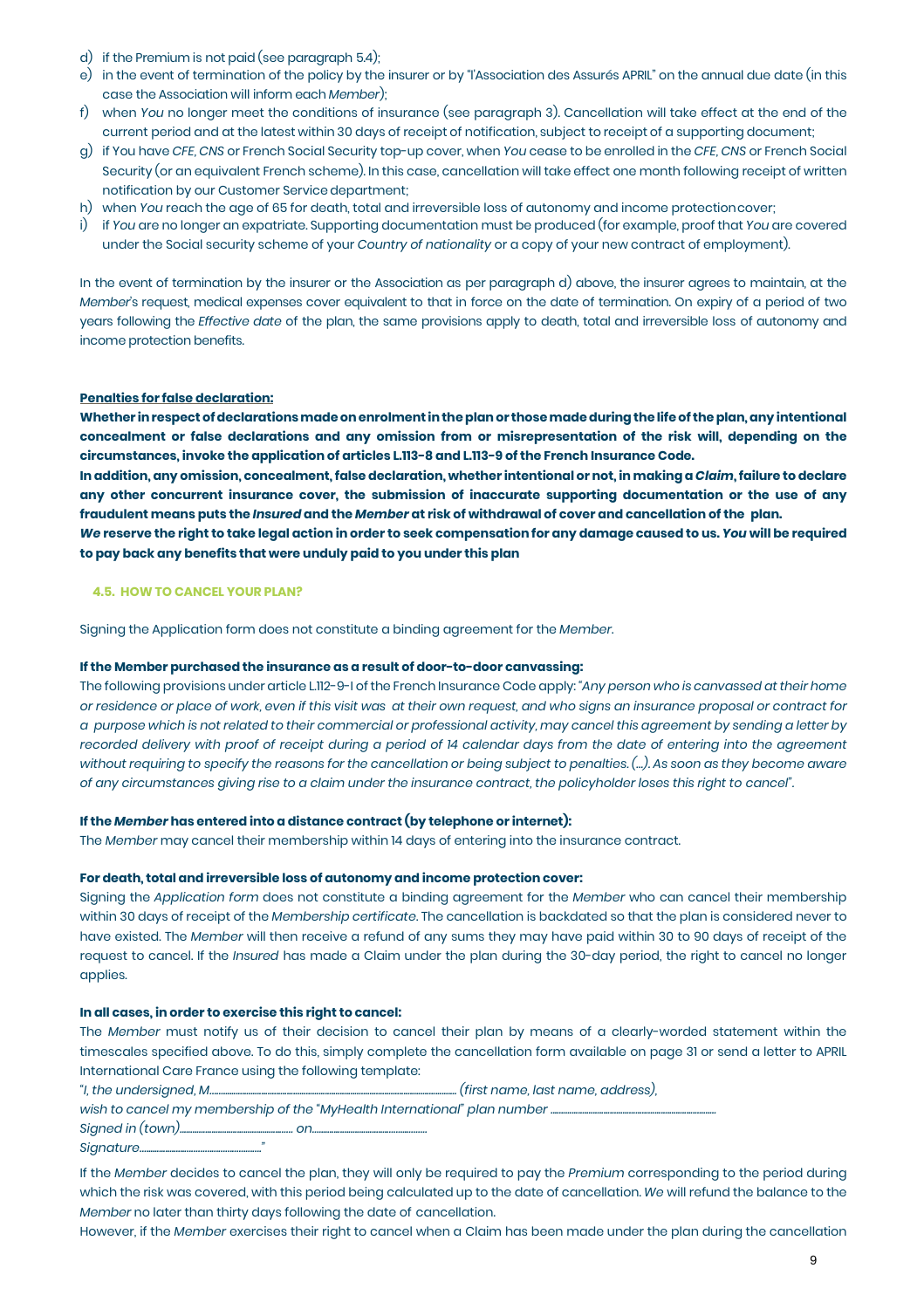#### **5. COTISATIONS**

#### **Membership of this plan does not exempt you from paying contributions to any state scheme to which** *You* **may belong.**

#### **5.1. HOW IS YOUR PREMIUMCALCULATED?**

The *Premium* is adjusted each year on the anniversary date of the plan based on the Insured's age.

The *Insured*'s age used to calculate the first year's *Premium* is the *Insured*'s age on the *Effective date* of the plan. For each subsequent year, the *Insured*'s age used to calculate the *Premium* is the *Insured*'s age on the anniversary date of the plan. Taxes currently payable by the *Member* are included in the *Premium*. Any change in the level of these taxes will be reflected in the amount of the *Premium*. The currency selected when enrolling in the plan determines the currency in which your plan will be managed. This currency will be used for paying your premiums and processing your reimbursements. If you have chosen CFE/French Social Security top-up cover, the "US dollar" currency option is not available.

The *Premium* may be adjusted on the anniversary date of the plan depending on the claims history of the insured group. The composition of the group takes into account age, profession, country of residence and the benefits and packages selected. The *Insured*'s state of health and their level of medical expenditure are not taken into account in the calculation of the *Premium*.

If the *Member* requests an amendment to the level of cover selected on enrolment in the plan, the age used for the calculation of the *Premium* will be the *Insured*'s age on the date on which the amendment takes effect.

#### **5.2. PAYMENTS METHODS**

*Premiums* are payable in advance in euros or US dollars annually, twice-yearly, quarterly or monthly according to the payment method selected by the *Member*:

- **>** bank card;
- **>** PayPal;
- **>** bank transfer (costs of bank transfer are the responsibility of the *Member*);
- **>** SEPA direct debit (from a bank account in one of the SEPA zone countries) not available for the US dollar;

#### **Monthly payments are only available with SEPA direct debit.**

#### **5.3. WHAT HAPPENS IF THE PREMIUM IS NOT PAID?**

If the *Premium* remains unpaid 60 days after its due date, *We* will serve the *Member* with formal notice of suspension of cover. The plan will then be suspended. Following a further period of 10 days, *We* will terminate the plan as of right. *We* may also take legal action to secure payment of any unpaid *Premiums*. Once formal notice has been served for non-payment, the *Premium*  due for the entire year is immediately payable under the French Insurance Code.

Please note that failure to pay the *Premium* and the termination of the plan do not cancel the debt. *We* will take appropriate action to obtain payment of the outstanding *Premium* and will have recourse to a debt recovery firm specialising in international debts. The *Member* is liable for any administration charges incurred as a result of any action taken by us or by our service providers.

If the amount stated in the letter of formal notice is paid after suspension of the plan but before termination, the plan will be revived at noon on the day following payment of the *Premium*.

No expenses incurred during the period of suspension of cover will be reimbursed under the plan, even once the *Premium* has been paid.

#### **6. MAKING CHANGES TO YOUR PLAN**

#### **6.1. HOW TO MAKE CHANGES TO YOUR PLAN?**

The Member can at any time amend the benefits, zones and packages initially selected. The effective date will be no earlier than 30 days following receipt of the requested amendment, unless the requested amendment is in respect of the amount of the annual *Deductible*, coinsurance or the currency of the plan. In these three cases, the amendment will take effect on the next anniversary date of the plan. If *You* upgrade your cover or change to a higher cover zone, You may be subject to new medical formalities as specified in the plan. These requested amendments apply for a minimum period of 12 consecutive months.

**However, it should be noted that changing to a package offering a lower level of reimbursement is only possible after 1**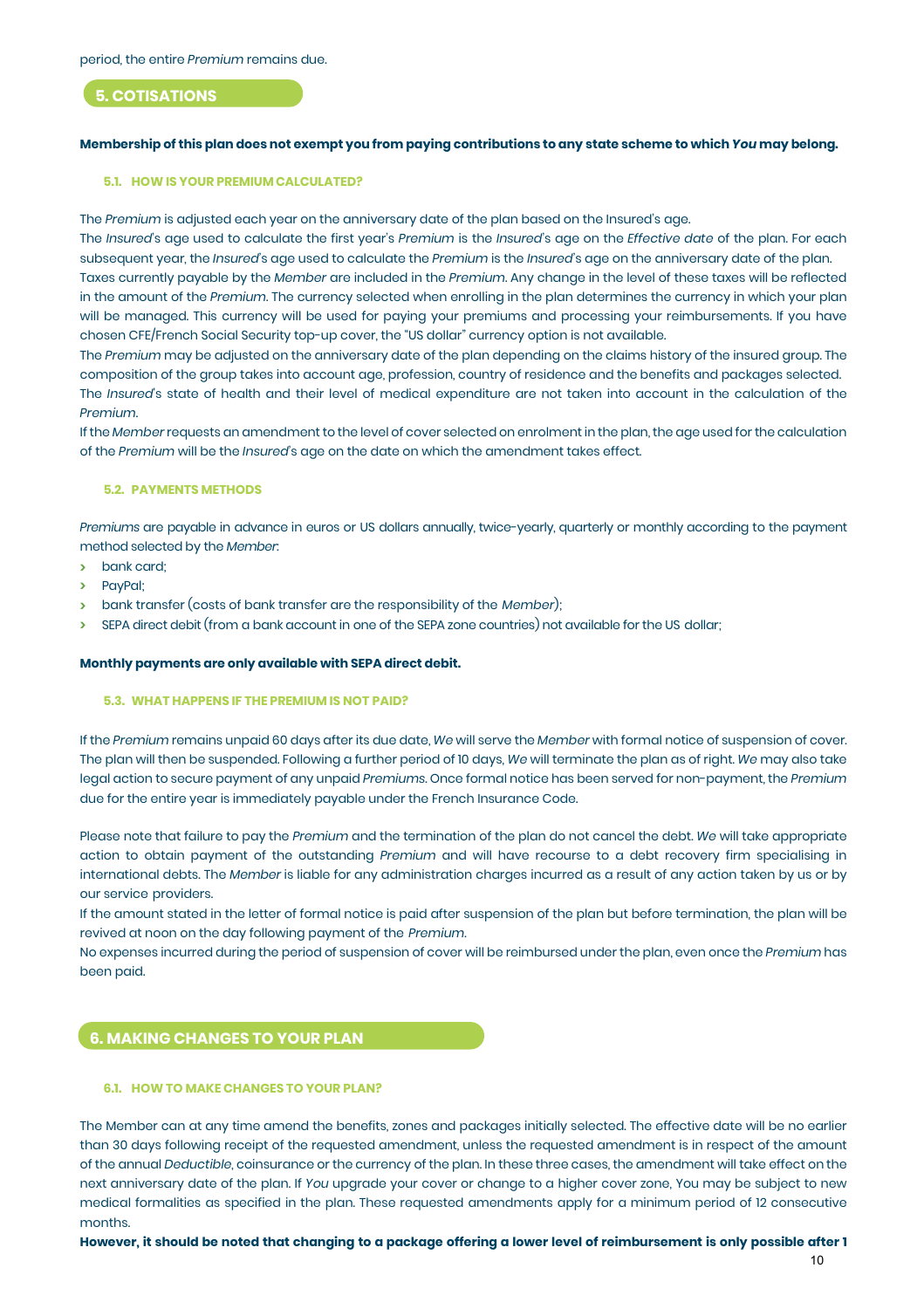**year of membership of the previous package** (unless there is a change of marital status or Country of destination). If the medical expenses package is changed during the period of membership, the fixed amounts (dental, vision care etc.) are not cumulative.

#### **6.2. WHAT DO YOU NEED TO TELL US ABOUT?**

<span id="page-10-0"></span>The *Insured* and the *Member* must inform us in writing of any change in status, situation or contact details **(otherwise all correspondence sent to the last known address will be deemed to have been served)**. *We* must also be informed of any change of occupation or termination of employment.

## **7. WHAT IS COVERED UNDER YOUR PLAN AND HOW TO MAKE A CLAIM?**

#### **Double insurance:**

**Reimbursements from the insurer and from any other public or private body cannot be higher than the amount of expenses actually incurred. Double insurance operates within the limits of each type of cover regardless of the date of purchase. Within these limits** *You* **can claim reimbursement from the provider of your choice.**

**YOU RISK TERMINATION OF THE PLAN IF YOU DO NOT DECLARE ANY DOUBLE INSURANCE ARRANGEMENTS. THIS OBLIGATION REMAINS IN FORCE DURING THE ENTIRE DURATION OF THE PLAN.**

**The limiting of reimbursements to the amount of costs actually incurred is determined by the insurer for each service or treatment covered under the plan.**

*Your* cover includes the following when specified on your *Membership certificate*.

#### **7.1. MEDICAL EXPENSES**

#### **Medical expenses are covered within the limits of** *Actual costs* **and** *Reasonable and customary costs* **considering the country in which they were incurred.**

#### **7.1.1. TYPE AND AMOUNT OF REIMBURSMENT**

The reimbursement of medical expenses is covered for all medically required treatments and procedures listed in the benefits schedule (see Appendix 1) which are prescribed by a qualified *Medical authority*.

If you have cover as a top-up to the *CFE*, *CNS* or a basic French insurance scheme:

Only medical expenses covered by the *CFE, CNS* or *French Social Security* are covered (unless stated in the benefits schedule). The amounts shown include the reimbursements from your basic French insurance scheme (*French Social Security* or an equivalent French scheme) the *CFE*, or the *CNS*. Our reimbursement tops up the one provided by your basic insurance scheme.

**Expenses are reimbursed item by item based on the package, the benefits and the level of reimbursement selected in accordance with the benefits schedule (see Appendix 1).** For medical expenses invoiced in a currency other than the euro or the US dollar, the exchange rate applied will be the one in force on the date on which the Claim occurred. Only expenses related to treatment received during the period of cover will be reimbursed.

There are five medical expenses packages available depending on your needs: Emergency, Basic, Essential, Comfort and Premium. The Basic package is not available in the cover zone 0. Within each package the *Member* can choose from the following benefits:

#### **Emergency:**

Hospitalisation and basic repatriation assistance

#### **Basic:**

Hospitalisation and basic repatriation assistance Hospitalisation and basic repatriation assistance + Outpatient care Hospitalisation and basic repatriation assistance + Outpatient care + Vision and dental care

#### **Essential, Comfort and Premium :**

Hospitalisation and basic repatriation assistance Hospitalisation and basic repatriation assistance + Outpatient care Hospitalisation and basic repatriation assistance + Outpatient care + Vision and dental care Hospitalisation and basic repatriation assistance + Outpatient care + Maternity Hospitalisation and basic repatriation assistance + Outpatient care + Maternity + Vision and dental care

Maternity benefits under the Essential package are only available if you choose cover in zones 3, 4 and 5. The package, the benefits, the amount of the *Deductible* and the level of reimbursement selected by the *Member* are shown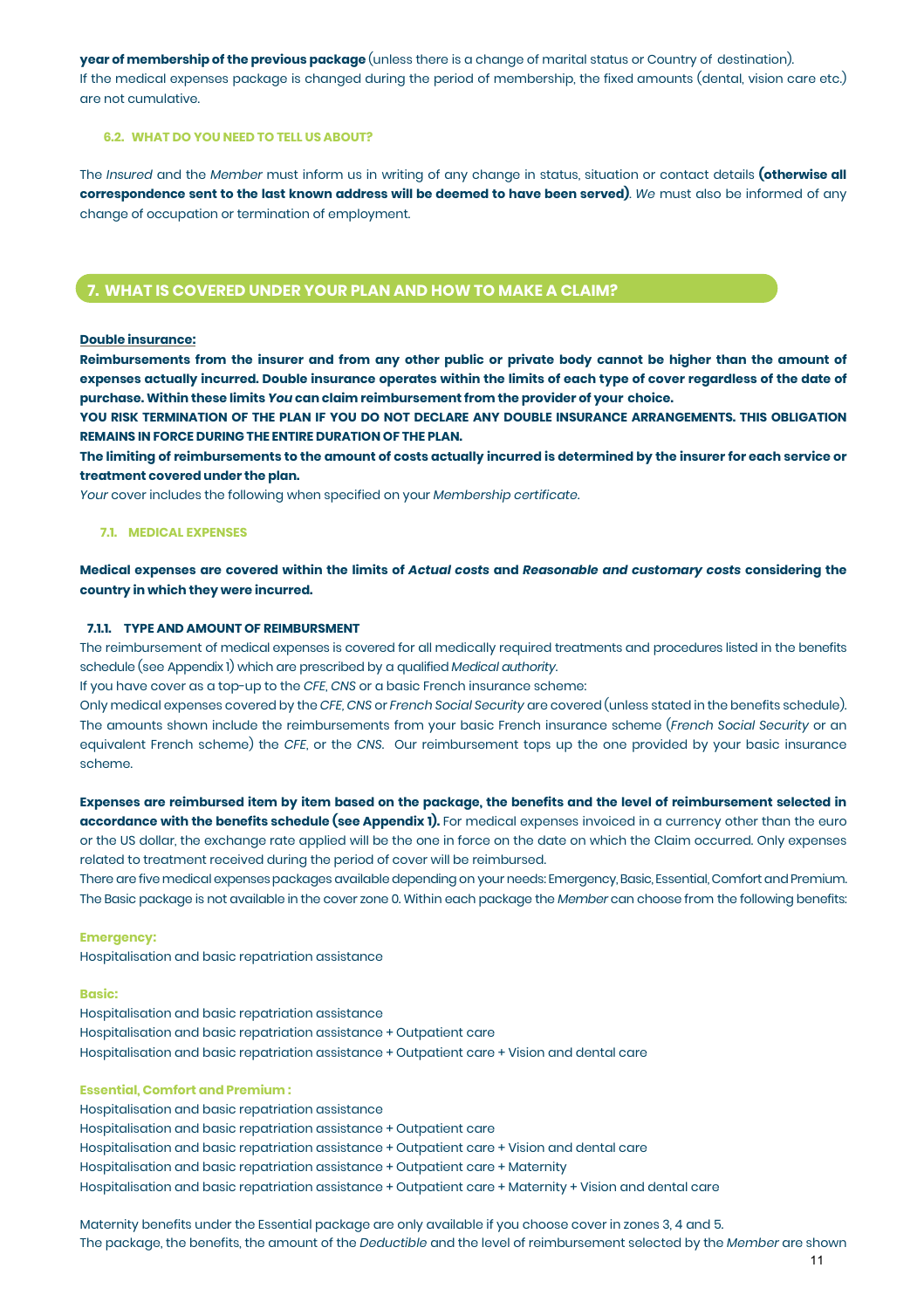on the *Membership certificate* and are acquired by all family members enrolled in plan.

#### **Upper limits**:

The cumulative amount of the reimbursements from the insurer is limited per *Insured* and per *Insurance year* to the amount shown in the benefits schedule for each package (see Appendix 1).

If cover is provided as a top-up to the CFE or a basic French insurance scheme:

Any compensation or benefits of the same type paid by the CFE or French Social Security (or an equivalent French scheme) or any public or private body in France or abroad, will be deducted from the reimbursement paid by the insurer.

#### **How Deductibles work:**

*Deductibles* are not available under the Emergency package or if cover is provided as a top-up to the CFE or French Social Security.

If *You* opted for an annual *Deductible*, *You* will pay any costs incurred up to the amount of the *Deductible You* selected. The *Deductible* applies per *Insurance year* and per *Insured*, for all selected medical expenses benefits.

To allow us to calculate how much of the *Deductible* has already accumulated, *We* ask you to send us the invoices for all medical expenses as they are incurred. When calculating how much of the *Deductible* has accumulated, *We* take into account the upper limit shown in the benefits schedule for the type of treatment or procedure you have had, according to the benefits package *You* have purchased. If that type of treatment or procedure is excluded from cover under your plan, the corresponding expenses will not be taken into account.

If you choose a *Deductible*, *You* will not be able to use the Caremark card (pharmacy direct billing).

#### **How coinsurance works:**

By default we propose a cover at 100% of actual costs. *You* can however reduce your premium by choosing reimbursement at 90% or 80% of actual costs for Routine healthcare-Maternity and Optical-Dental cover. Hospitalisation cover will nevertheless remain at 100% of actual costs.

#### **7.1.2. WHAT TO DO IF YOU ARE HOSPITALISED?**

#### *Hospitalisation* **(including maternity) is always subject to** *Prior agreement***.**

To obtain this *Prior agreement*, *You* will need to ask your doctor to complete a form called "*Confidential medical certificate*" at least 5 days before your admission to hospital.

In the event of emergency *Hospitalisation*, please contact us as soon as possible so that we can send you this form. This form, giving the reason for your admission to hospital, the dates and nature of the condition and the date of the appearance of the first symptoms or the circumstances of the *Accident* (with, in this case, a supporting *Accident* report)

should be sent to our Medical Examiner along with any other medical documents which may assist with the assessment of your claim:

If this *Prior agreement* procedure is not followed, a 20% *Deductible* will be applied to the reimbursement of your medical bill (other than in cases of *Accident* or *Medical emergency*).

#### **7.1.3. HOW TO REQUEST PRIOR AGREEMENT BEFORE CERTAIN PROCEDURES OR TREATMENTS?**

All medical expenses of €/\$ 2,000 or more are subject to the *Prior agreement* of our Medical Examiner (valid for 6 months). Before incurring these expenses, *You* will have to ask the practitioner prescribing the treatment to complete a *Request for prior agreement* form together with an itemised quote.

If you are pregnant, please send us a document confirming your condition.

If this *Request for prior agreement* procedure is not followed, a 20% *Deductible* will be applied to the reimbursement of your medical bill (other than in cases of *Accident* or *Medical emergency*).

#### **7.1.4. HOW TO MAKE A CLAIM FOR REIMBURSEMENT UNDER THE PLAN**

*You* must **keep your original medical bills (and other supporting documents) for a period of 2 years** from the date on which *You* made the claim. *You* may be asked to produce them when your claim is being processed. In all cases, please enclose the following documents with your claim:

- **>** the originals of your paid medical bills and fees and dated medical prescriptions. These must show the patient's full name and date of birth, the type of illness, the nature and date of the consultations and the treatment received, together with proof of payment. Prescriptions must clearly show the name and price of the drugs, and indicate the local currency
- **>** if the treatment requires a *Request for prior agreement*, the *Request for prior agreement* form approved by our medical department;
- **>** for *Hospitalisation*, *You* must also enclose the hospital report and the *Confidential Medical Certificate* completed by your doctor. Please also ensure that your medical bill shows the cost of the private or semi-private room.

If double rooms are not available in the country where you are staying:

Under the Emergency and Basic packages: in the event of a medical emergency or an accident making it impossible to transfer to a facility offering shared rooms, *We* will cover the cost of a standard private room (based on reasonable and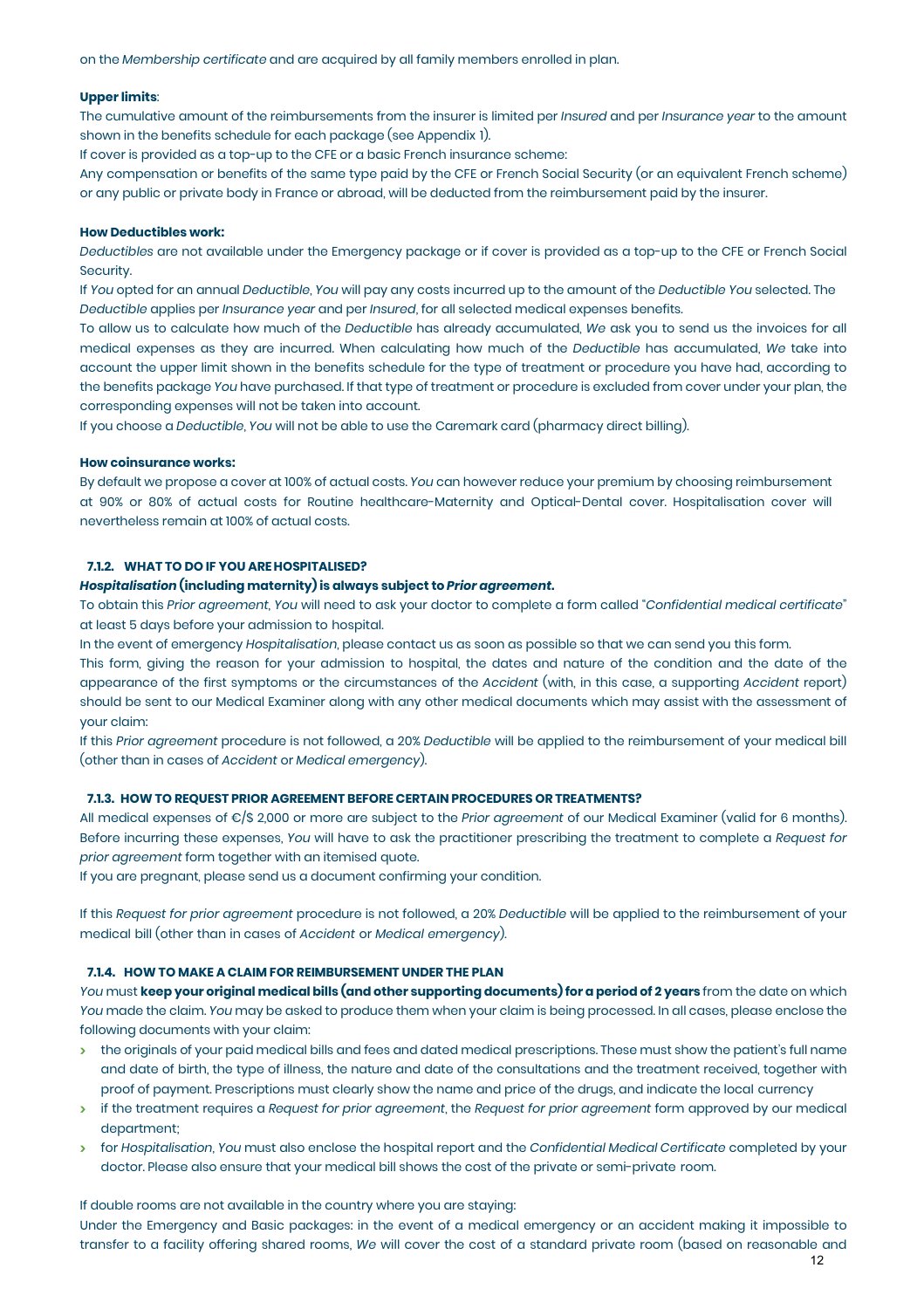customary costs charged locally). We will not cover the cost of a private room for scheduled hospitalisation.

*We* may request any other supporting documentation we deem necessary to ensure your treatment is covered under this plan.

If there is a disagreement over the amount of the payment, please let us know within 6 months of the date on which the reimbursement statement was generated.

#### **All reimbursements are subject to compliance with the rules listed in paragraph 7.1.**

#### **7.2. REPATRIATION ASSISTANCE**

2 levels of cover are available:

- **>** Basic repatriation assistance: included in your Medical expenses cover.
- **>** Comprehensive repatriation assistance: available as an option.

#### **How to benefit from repatriation assistance**

It is essential to obtain *Prior agreement* **from Europ Assistance** to benefit from the following cover.

#### CONDITIONS OF APPLICATION

#### **Europ Assistance only intervenes in a medical capacity after emergency aid has been organised on the orders of a qualified** *Medical authority***.**

From the first phone call, the *Medical team* contacts the local treating doctor in order to best meet the needs of the sick or injured person.

If *You* or the persons accompanying you organise any of the assistance services listed below, these costs will only be reimbursed if Europ Assistance has been notified of this procedure, given their express agreement and provided you with a case reference number. In this case, costs are reimbursed based on supporting documentation and up to the amount that Europ Assistance would have incurred if they had organised the service themselves.

Europ Assistance will not be held responsible for any delays or failures in the provision of their services in the event of industrial action, riots, popular movements, reprisals, restrictions on the free movement of goods and people, acts of terrorism or sabotage, state of belligerency, civil or foreign war whether war is declared or not, nuclear decay, exposure to ionizing radiation and other fortuitous events or in cases of force majeure.

#### **7.2.1. BASIC REPATRIATION ASSISTANCE**

#### **The conditions and levels of cover apply per insured person, within the limits specified for each type of cover.**

#### REPATRIATION FOR HEALTH REASONS

In the event of an *Accident* or *Sudden illness*, the Europ Assistance doctors will contact the local treating doctors and take the decisions best suited to your condition, based on the information gathered and based solely on medical necessity.

If the Europ Assistance *Medical team* recommends you are repatriated, Europ Assistance will organise and cover the cost of repatriation, solely on the basis of the medical priorities determined by its *Medical team*.

The repatriation destination may be:

- **>** the most suitable hospital, or
- **>** the hospital nearest your home in your *Country of nationality* (or in your country of origin, if different) or your primary residence in your *Country of cover*, or
- **>** your home in your *Country of nationality* (or in your country of origin, if different) or your primary residence in your *Country of cover.*

If *You* are hospitalised in a healthcare facility outside the hospital district of your usual place of residence in your *Country of nationality* or your primary place of residence in your *Country of cover*, Europ Assistance will organise your return trip after the medically confirmed *Stabilisation* of your condition and will cover the cost of your transfer to your primary place of residence in your *Country of cover* or your home in your *Country of nationality*.

Repatriation may be carried out by light sanitary vehicle, ambulance, train, scheduled airline or air ambulance. The *Medical team* is solely responsible for the final choice of the place and date of *Hospitalisation*, your need to be accompanied, and any means to be used. Any refusal of the solution proposed by the *Medical team* will result in the cancellation of personal assistance cover.

**Europ Assistance may ask you to use your own travel ticket, if it can be used or changed.**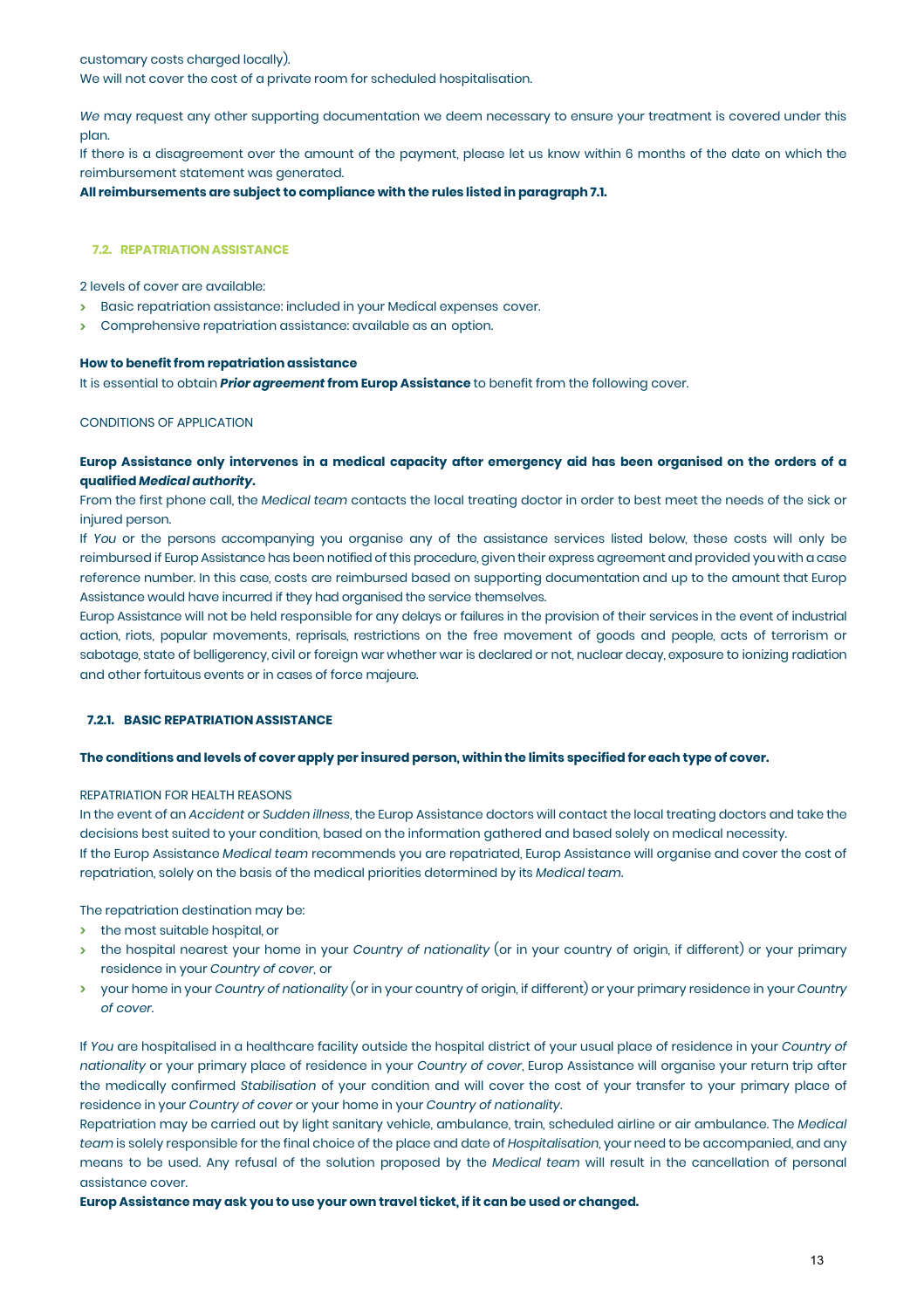#### REPATRIATION OF OTHER BENEFICIARIES IF THE INSURED IS REPATRIATED FOR HEALTH REASONS

If the *Insured* is repatriated for health reasons, Europ Assistance will organise the return trip home for the insured family members who were travelling with him or her.

Europ Assistance will cover the cost of a one-way ticket by air in economy class or by train in 1<sup>st</sup> class provided the original means for their return journey cannot be used or changed.

#### ACCOMPANYING CHILDREN

If *You* are repatriated and are unable to take care of your *Dependent children* under the age of 18 who are also covered under the plan, Europ Assistance will provide a person of your choice with a round-trip ticket by air in economy class or by train in 1st class to bring your *Dependent children* back to your *Country of nationality.*

#### COMPRENHENSIVE REPATRIATION ASSISTANCE PRESENCE OF A FAMILY MEMBER IF YOU AREHOSPITALISED

If your condition does not allow or does not require your repatriation and if you are hospitalised locally for more than 6 consecutive days, Europ Assistance will provide a Family member with a round-trip ticket by air in economy class or by train in 1st class to be with you. This benefit is only provided if there is no legally-adult Family member with you. Europ Assistance will also arrange and cover the cost of their hotel accommodation (bed and breakfast only) for a maximum of 10 days at €/US\$ 80 per night.

#### **No other temporary accommodation solution will be reimbursed.**

#### CARE OF CHILDREN UNDER THE AGE OF EIGHTEEN

If the *Insured* is hospitalised and the *Dependent children* cannot take care of themselves or be looked after by a *Family member*, the *Insurer* will cover the cost of:

- care of the *Dependent children* at the *Insured*'s home for up to a **maximum of 20 hours**;

- this entire benefit is **capped at €/US\$ 500**.

#### RETURN OR CARE OF PETS IF THE INSURED IS REPATRIATED

Europ Assistance will arrange and cover the cost of returning a pet, if the *Insured* and all of the *Family members* are repatriated, to the *Country of nationality* (or the country of origin if different) or the country of residence. The repatriation, as well as the most suitable means, are decided and chosen by Europ Assistance. **This repatriation is covered up to a maximum of €/US\$ 500**, regardless of the number of pets to be repatriated. Europ Assistance will not be held responsible if this repatriation cannot be arranged due to the legislation in force in the country of secondment or expatriation or due to it being prohibited by the local authorities for any reason whatsoever. Under no circumstances can this benefit be provided for wild animals

Care of pets:

If the *Insured* is hospitalised and if the pets cannot be taken care of, the insurer will cover the cost of accommodation in an appropriate care facility for the duration of your stay in hospital **up to a maximum of €/US\$ 500** regardless of the number of pets.

#### HOME HELP

The *Insurer* will cover the cost of providing a home help to carry out housework at your home, either when you return home from hospital, or from the date of your admission to hospital, or while you are confined to the home.

The insurer will reimburse the cost of the home help for a maximum of **10 hours** allocated at your convenience during the month following the date of your admission to hospital or your return home or while you are confined to the home, **up to a maximum of €/\$ 250.**

#### SEARCH AND RESCUE COSTS

The purpose of this cover is to provide you with the reimbursement of search and rescue costs incurred by the intervention, in a public or private location, of fully equipped, specialised teams, including the use of a helicopter.

#### **This cover tops up or takes over from any other similar cover** *You* **may have.**

In all cases, cover is capped at **a maximum of €/US\$ 5,000 per person and €/US\$ 15,000 per event.**

#### REPATRIATION IN THE EVENT OF AN ACT OF TERRORISM OR SABOTAGE OR AN ATTACK OR ASSAULT

If the *Insured* is the victim of an *Act of Terrorism or sabotage* or an *Attack or Assault* resulting in *Bodily Injury* or a state of shock, Europ Assistance will arrange the *Insured*'s repatriation to their *Country of nationality* (or the country of origin if different). The repatriation, and the most suitable means, are decided and chosen by Europ Assistance.

#### POLITICAL EVACUATION AND NATURAL DISASTERS

If the *Insured*, on the advice of the local authorities or those of their *Country of nationality*, due to events rendering the political regime unstable or due to a natural disaster (such as an earthquake or a flood), is obliged to leave their expatriation location, they should, on returning to their *Country of nationality*, provide Europ Assistance with all documents enabling them to obtain the reimbursement of the return trip by air (economy class) or train (1st class), **up to a maximum of €/\$ 1,500.** The *Insured* must be able to prove that, following events rendering the political regime unstable or following a natural disaster,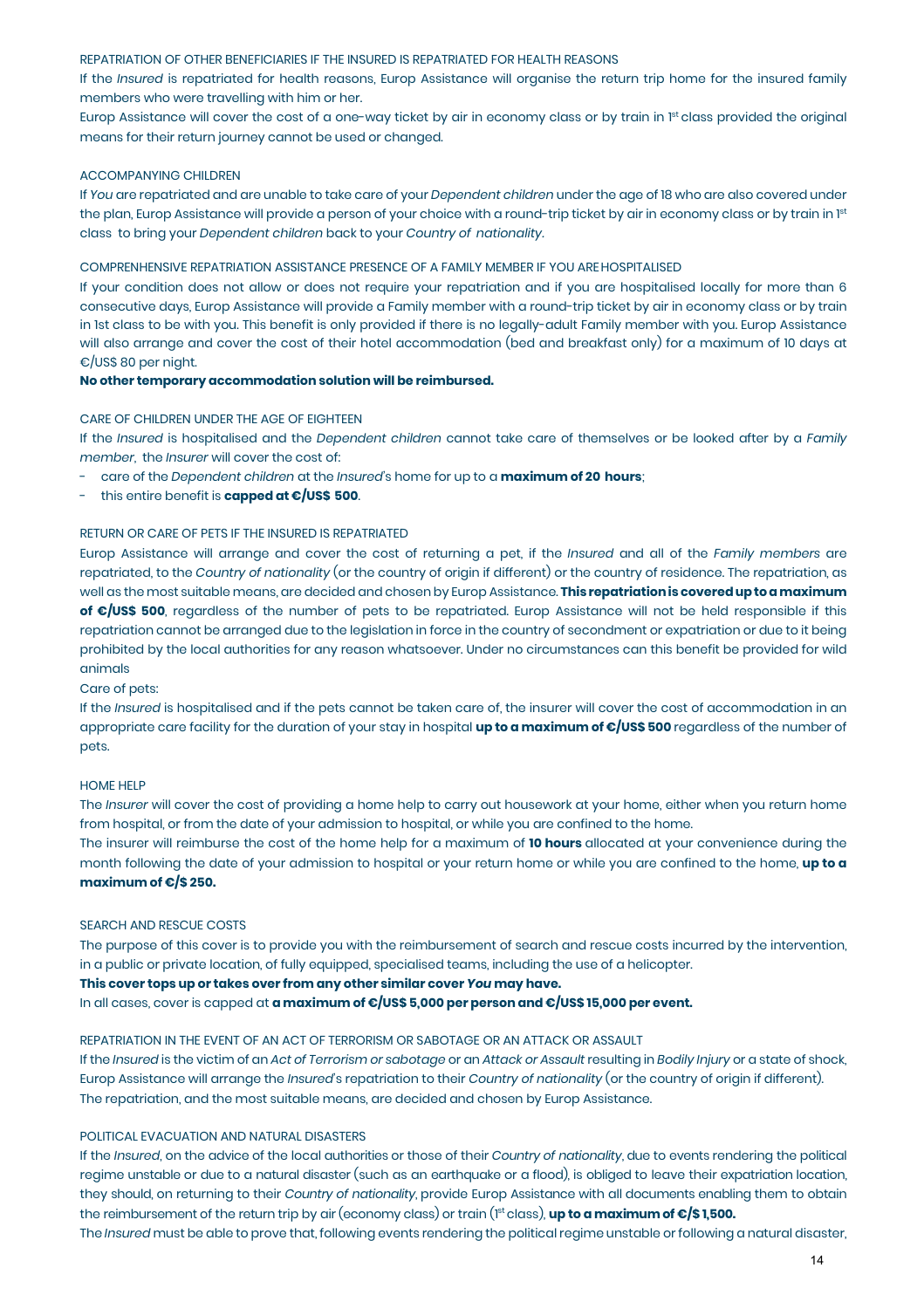the French Ministry of Europe and Foreign Affairs has classified the zone where they are living as one to which travel is "strongly discouraged" (red zone). This benefit is not available in *Excluded countries.*

#### REPATRIATION OF THE BODY IN THE EVENT OF DEATH AND COST OF THE COFFIN

If you were to die, Europ Assistance will arrange and cover the cost of the repatriation of the body or ashes from the place of death to the place of burial in your Country of nationality, residence, expatriation or origin (if different).

Europ Assistance will cover the cost of post-mortem care, casketing and transportation requirements. Coffin expenses in connection with transportation organised by the assistance services are covered **up to a maximum of €/US\$ 1,500**. The funeral, ceremony, local transportation and burial or cremation expenses remain payable by your family. The choice of companies involved in the repatriation process is exclusively that of Europ Assistance.

#### RETURN OF INSURED FAMILY MEMBERS

If the *Insured'*s body is repatriated, Europ Assistance will arrange the return trip home for the insured *Family members* who were travelling with them. Europ Assistance will cover the cost of a one-way ticket by air in economy class or by train in 1st class provided the original means of returning home cannot be used or changed.

#### RETURN AFTER STABILISATION IN YOUR COUNTRY OF COVER

If following medical repatriation, *You* are able to return to work, Europ Assistance, with the agreement of their *Medical team*, will organise your return to your *Country of cover*. Europ Assistance will cover the cost of a one-way ticket by air in economy class or by train in 1st class.

#### PRESENCE OF A FRIEND OR RELATIVE TO ACCOMPANY THE DECEASED

If the presence of a *Family member* or *Friend* is essential to identify the body of the deceased *Insured* and to complete the repatriation or cremation formalities, Europ Assistance will provide a round-trip ticket by air in economy class or by train in 1<sup>st</sup> class.

This benefit is only available if the *Insured* was alone abroad at the time of their death. Europ Assistance will arrange local accommodation and cover hotel accommodation costs (bed and breakfast only) for a *Family member* or a *Friend* **for a maximum of 4 consecutive nights and up to €/US\$ 50 a night. No other temporary accommodation solution will be reimbursed.**

#### SOURCING AND DELIVERY OF MEDICATION NOT AVAILABLE LOCALLY

In the event that indispensable drugs or their equivalents cannot be obtained locally and were prescribed before departure by your treating doctor in your *Country of nationality* (or in your country of origin, if different), Europ Assistance will source them in France.

If they are available, they will be sent as soon as possible subject to the constraints of local legislation and available means of transport.

This service is available for one-off requests. It does not apply, under any circumstances, to long-term treatments that require regular deliveries or requests for vaccines. *You* are responsible for the cost of the medication unless it is covered under your medical expenses cover. *You* agree to reimburse the amount plus any custom clearance charges within a maximum period of 30 days from the shipment date.

#### LEGAL ASSISTANCE ABROAD (EXCEPT IN YOUR COUNTRY OF NATIONALITY)

Following an unintentional infraction of the laws and regulations of your *Country of cover*, and for all non-criminal acts, Europ Assistance will intervene, on written request, if legal action is taken against *You*. This benefit does not apply to matters related to your professional activity. Europ Assistance will cover the local legal fees **up to a maximum of €/US\$ 1,500 per event.**

#### ADVANCE OF BAIL ABROAD (EXCEPT IN YOUR COUNTRY OF NATIONALITY)

Europ Assistance will advance the cost of bail stipulated by the authorities to free you or to allow you to avoid incarceration. This advance is made through the intermediary of a local lawyer up to **a maximum of €/\$ 15,000 per event.**

*You* must reimburse this advance to Europ Assistance:

- **>** following restitution of bail in the case of nonsuit or acquittal,
- **>** within 15 days of judicial sentencing being carried into effect in the case of conviction,
- **>** in all cases, within three months of the date of payment.

#### TRAVEL ASSISTANCE

When travelling *Abroad*, in the event of the loss or theft of your personal effects (identity documents, means of payment, luggage) or travel documents, and having reported the loss or theft to the competent authorities, Europ Assistance will make every effort to assist you.

Europ Assistance is not authorised to stop payments on behalf of third parties. If replacement documents are produced in your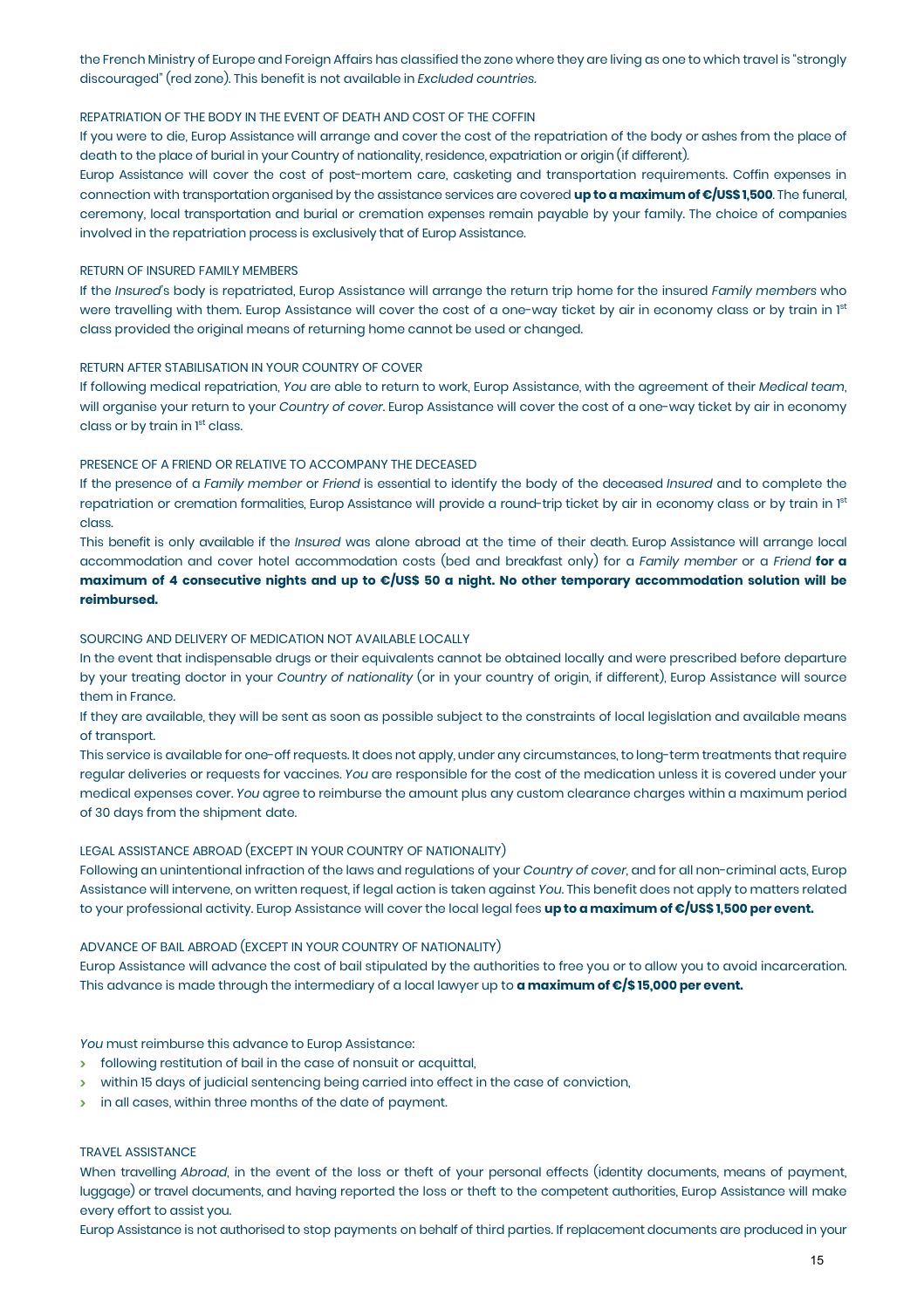#### *Country of nationality*, Europ Assistance will deliver them by the most rapid means.

Europ Assistance may send you an advance **up to a maximum of €/US\$ 1,500 per event** to allow you to purchase essential items. In the event of the loss or theft of a travel document, Europ Assistance may advance the cost and send you a new, nonnegotiable travel document. **These advances may be made in return for a guarantee provided either by** *You* **or by a third party. Any advances made must be reimbursed within a period of 30 days from the date on which the funds were made available**

#### SENDING URGENT MESSAGES

If it is not practically possible for *You* to send an urgent message and if *You* request it, Europ Assistance will send your messages or news to your family members, friends or employer free of charge and by the most rapid means.

The messages remain the responsibility of their authors who must be identifiable and their sole concern. Europ Assistance acts solely as an intermediary in the transmission of the messages. Europ Assistance may also act as an intermediary in the opposite direction.

#### LOSS, DAMAGE OR DESTRUCTION OF PERSONAL BAGGAGE

During journeys made by the *Insured*, the insurer will cover the loss, damage or total or partial destruction of *Baggage*. The insurer will only cover *Baggage* in the following cases:

- **>** if the loss, damage or destruction occurs while the *Baggage* is in the care of a carrier and has been checked in,
- **>** if the loss, damage or destruction is the result of a catastrophic event such as a fire, a flood, a collapse or an *Act of terrorism.*

#### **Upper limit of cover**

#### **How to make a claim**

You must declare the *Claim* to the insurer, using the following website **https://www.chubbclaims.com/ace/fr-fr**, within 5 working days of the loss or damage. After this period, the insurer reserves the right to deny cover. You will be provided with a list of the supporting documents required.

The insurer will cover *Baggage* up to **€/\$ 1,000**.

#### FRAUDULENT USE OF A SIM CARD BY A THIRD PARTY

The insurer will cover the cost of the fraudulent use of a mobile phone by a Third party if the phone is stolen in an Assault during your stay outside your Country of nationality, providing the phone was used in this way before the Insured made the request to block the SIM card and within forty-eight (48) hours of the date and time of the theft.

#### SPECIAL PROVISIONS APPLICABLE TO PERSONAL MOBILE PHONES, SMARTPHONES AND TABLETS

The insurer will reimburse the Insured up to five hundred euros  $(\epsilon/\$ \$500) per Event for mobile phones, smartphones or tablets which are stolen during an Assault or mugging outside your Country of nationality, on presentation of supporting documentation.

Depreciation:

- **>** Twenty percent (20%) in the first year (from the first day of purchase)
- **>** Forty percent (40%) in the second year
- **>** No reimbursement after the second year.

In all cases, the Insured must provide (initial or replacement) invoices for the purchase of the equipment.

#### FLIGHT DELAYS OR CANCELLATION, OR DENIED BOARDING

If, at any airport whatsoever:

- **>** the *Insured*'s scheduled and confirmed flight is delayed by four (4) hours or more from the initial scheduled departure time,
- **>** the I*nsured*'s scheduled and confirmed flight is cancelled,
- **>** the *Insured* is denied boarding due to overbooking and no alternative means of transport is available for at least six (6) hours,
- **>** the Insured will be covered up to Three Hundred euros (€/\$300) for all expenses related to food, refreshments, hotel accommodation and/or transfers to and from the airport or the terminal.

Cover will not apply in the following cases:

- Where confirmation is required, the Insured had not previously confirmed the flight unless prevented from doing so by industrial action or a case of force majeure,
- if the delay was caused by industrial action or a Civil War or Foreign War risk of which the Insured was aware before departure,
- in the event of the temporary or permanent withdrawal from service of an aircraft on the orders of the civil aviation authorities or the airport authorities or a similar authority in any country.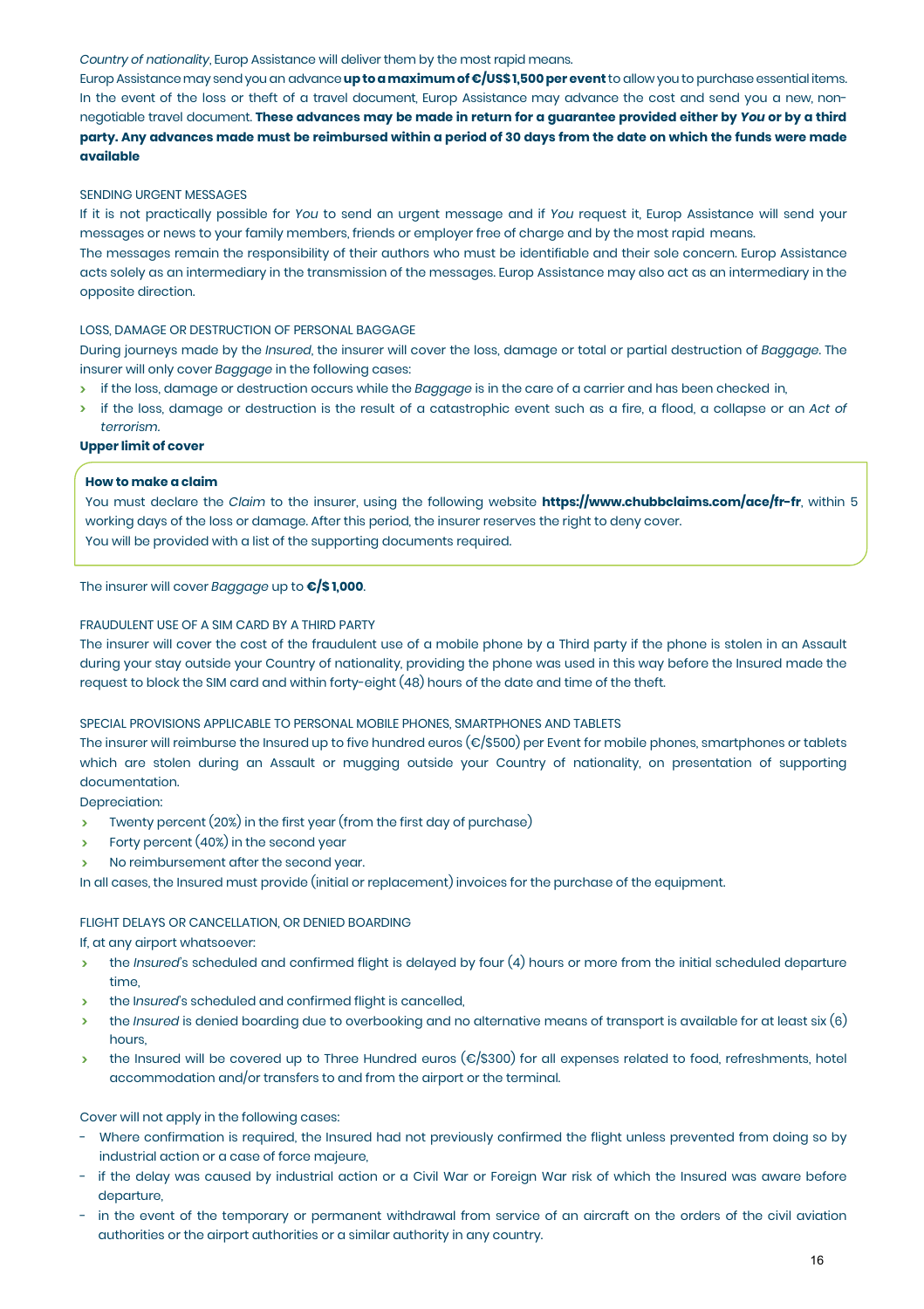#### MISSED CONNECTION

If the Insured misses the departure of a scheduled flight due to the late arrival of the preceding scheduled flight on which they were travelling and no other means of transport is available for at least six (6) hours following arrival at the connecting airport, their expenses related to hotel accommodation, restaurants or refreshments are covered up to Three Hundred euros/dollars  $(E/$ \$300).

Flight delays or cancellation or denied boarding' cover and 'Missed connection' cover can be combined.

#### REIMBURSEMENT OF TRIP EXPENSES

The purpose of this benefit is the reimbursement, on a pro rata basis, of trip abroad outside your *Country of cover,* expenses which have already been paid but not used (excluding travel and accommodation costs) in the event of an early return home following the Insured's medical repatriation to their Country of nationality organised by the assistance provider.

The maximum amount of the daily allowance is €/\$250 per day, with an overall cover limit of €/\$5,000 per Insurance year. The benefit is proportional to the number of unused days of the trip. To calculate the benefit, expenses in respect of administration, visa, insurance, tips and reimbursement or compensation paid by the organiser of the trip or any other organisation to which You paid the expenses in question will be deducted.

#### ENFORCED STAY ABROAD

In case of an event classed as *Force majeure* by the public authorities of the country in which *You* are temporarily staying outside *Your Country of cover* and which prevents you from returning permanently to your *Country of cover*, the assistance provider will cover the additional costs involved in extending your stay up to a maximum of €/\$80 per night (food and accommodation only), for a maximum of 14 nights.

Cover only takes effect after the public authorities of the country in which You are temporarily staying have declared a state of Force majeure and with the prior agreement of the assistance provider. All costs incurred without the prior agreement of the assistance provider as well as all costs incurred due to an extended stay which is not due to an event classed as Force majeure will not qualify for any benefits.

#### EARLY RETURN HOME IN THE EVENT OF THE DEATH OR HOSPITALISATION OF A FAMILY MEMBER

Europ Assistance will provide you with a round-trip ticket by air in economy class or by train in 1st class in the event of the death or *Hospitalisation* for more than 5 days of a *Family member* in your *Country of nationality* (or in your country of origin if different). The outward trip must take place within 8 days of the death or *Hospitalisation*.

This benefit can be claimed when the death or *Hospitalisation* occurs after your departure.

Europ Assistance reserves the right, prior to the provision of its services, to request proof of the covered event (hospital certificate, death certificate etc.). This benefit cannot be usedmore than onceper*Insurance Year*forthe same causal event.Acausalevent is the event or state of affairs causing the use of the benefit. This means that one and the same illness of a family member cannot give rise to several early returns home within the same *Insurance Year*.

**In order to claim this benefit,** *You* **must contact Europ Assistance to obtain their** *Prior agreement***. Otherwise, Europ Assistance has the right to refuse to reimburse any tickets which** *You* **may have bought Yourself.**

#### TRANSLATION OF LEGAL AND ADMINISTRATIVE DOCUMENTS

When *You* are *Abroad* or in case of medical repatriation, if you have serious difficulty understanding legal or administrative documents in the local language, Europ Assistance will arrange and cover the cost of translating these documents into your native language. Europ Assistance will provide cover up to a maximum of **€/\$ 500 per Insurance year**. Europ Assistance will not be held responsible for the consequences of poor translations or misunderstandings on your part.

#### LIMITATIONS ON COVER

**If Europ Assistance arranges and covers the cost of repatriation or transportation, you may be asked to use your own travel ticket.** If Europ Assistance has paid for your return trip, *You* must return the unused travel ticket to Europ Assistance.

#### **7.2.2. PSYCHOLOGIC SUPPORT**

In the event of the *Insured*'s Accidental Death or Permanent Disability resulting from an insured *Accident*, or in the event of *Bodily Injury* resulting from an *Act of Terrorism* or *Sabotage* or an *Attack* or *Assault*, the assistance provider will provide psychological support to the *Insured* or the *Spouse* and/or *Dependent children* of the insured person who has died in an accident during the Professional Assignment or trip *Abroad*. The clinical psychologist will provide the *Insured* or the *Insured*'s *Spouse* and/or *Dependent children* with wholly confidential medical and psychological support to help them deal with the distress suffered as a result of the Event. The psychologist will help them identify, assess and organise their personal, family, social and medical resources to help them get through this difficult time.

The service is provided by telephone. By simply making a phone call, a suitable appointment is arranged with a psychologist from the assistance provider who will return the call to begin the process. If necessary, the *Insured* may be put through directly to a psychologist if one of the psychologists from the assistance team is available at that time. The consultations are strictly confidential and comply with the codes of ethics in force. **The support provided is limited to a maximum of two thousand Euros (€/\$ 2 000) per Event**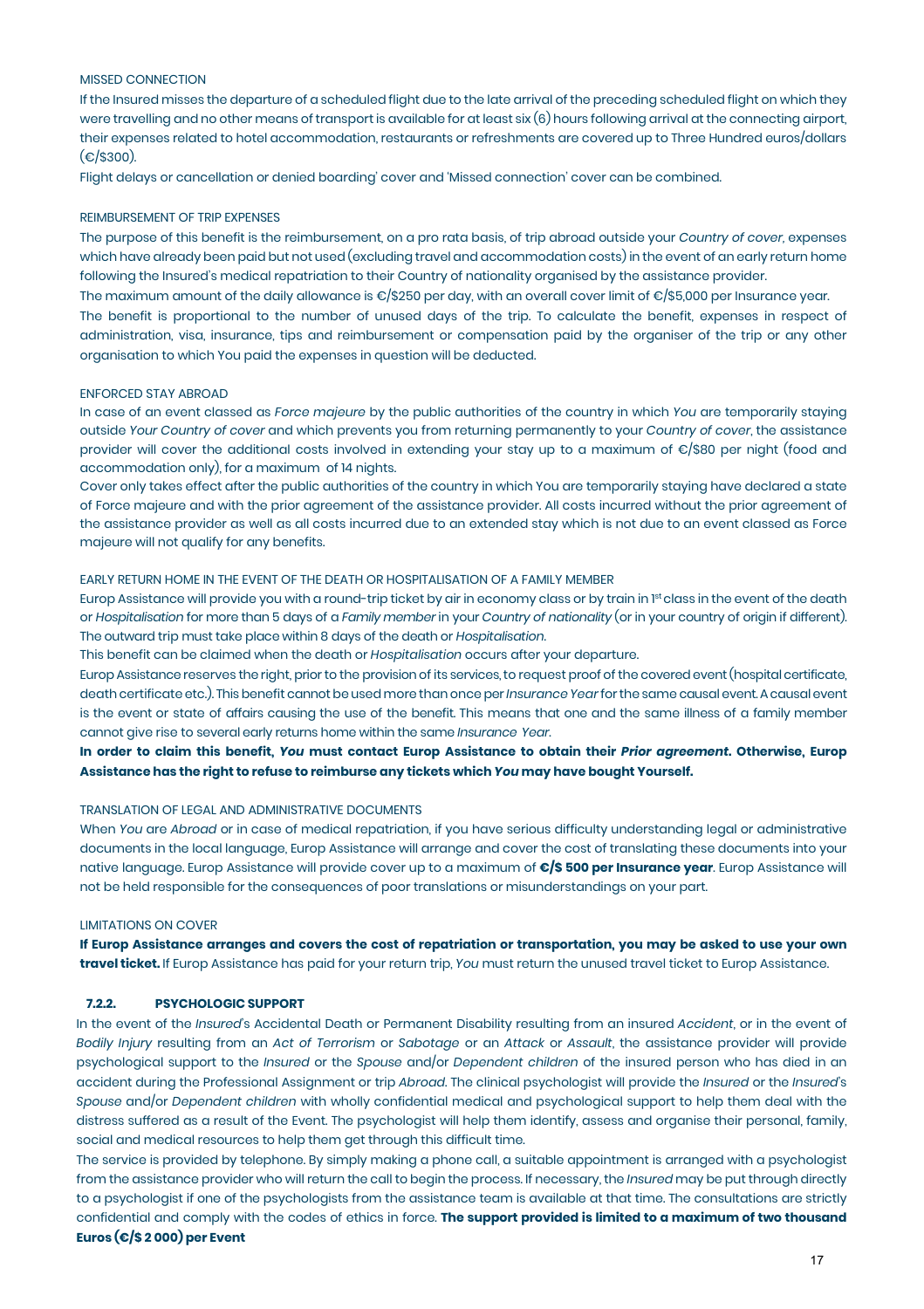#### PURPOSE OF THE INSURANCE

This benefit covers the financial consequences of any damage for which *You* and the insured members of your family are held liable in a private capacity, including during the commute to and from work and excluding any work-related activity. The benefit is available if the liability for damage **caused to a third party** falls on you or any person for whom *You* are responsible.

#### UPPER LIMITS ON COVER

*Bodily injury, material damage and consequential financial loss*: **up to €/\$ 7,500,000 per** *Claim* **and per** *Insurance year*  including:

*Material damage and consequential financial loss*: **up to €/\$ 750,000 per** *Claim* **and per** *Insurance year***.** *Deductible* **of €/\$ 150 per** *Claim***.**

Damage resulting from fire, explosion and water, caused to third parties in buildings which *You* have rented or borrowed for the organisation of family ceremonies: **up to €/\$ 150,000 per** *Claim* **and per** *Insurance year***.** *Deductible* **of €/\$ 150 per Claim**.

#### **How to make a claim:**

As soon as *You* become aware of any circumstances that may give rise to a *Claim* under the plan, *You* must inform the insurer, using the following address: **France.DeclarationsRC@Chubb.com,** within a period of no more than 15 days. Details of the circumstances surrounding the *Claim* and their consequences should also be provided.

#### SPECIAL PROVISIONS

#### *Disputes*

In the event of a dispute regarding the measures to be taken to settle a disagreement, the matter may be submitted to a third party designated by mutual agreement or, failing that, to the President of the Tribunal de Grande Instance of Paris acting in summary proceedings. Expenses incurred in the implementation of this option will be covered by the insurer. However, the President of the Tribunal de Grande Instance of Paris may decide otherwise if *You* have implemented this option under improper conditions.

If *You* undertake litigation at your own cost and obtain a solution that is more favourable than that proposed by the insurer or by the third party mentioned above, the insurer will reimburse the costs which You incurred up to the cover limit.

When the procedure described above is put in motion, the time limit on appeals is suspended for all legal proceedings covered by the insurance and which *You* may undertake, until the third party tasked with proposing a solution has disclosed its content.

#### **Choice of legal representation**

In the event of legal or administrative action requiring the involvement of a lawyer or any other person qualified by law or current regulations to represent your interests, *You* have free choice andthe insurer will pay the fees directly.

If *You* do not know a lawyer, the insurer may make one available to You. This free choice is also applicable if there is a conflict of interest between *You* and the insurer.

#### **Procedure - Transactions**

In the event of proceedings involving liability covered by this insurance, the insurer reserves the right, under the limits of the cover, to direct the proceedings and exercise all appeals before civil, commercial or administrative jurisdictions.

#### **Should** *You* **not allow this option to be exercised, the insurer will have the right to terminate your insurance cover.**

In the case of proceedings before a criminal court and if the victim(s) have not been compensated, the insurer will have the right, with your agreement, to take responsibility for your criminal defence or to take part in the proceedings. In the absence of such an agreement, the insurer may, nevertheless, defend your civil interests. The insurer can also exercise all appeals on your behalf, including an appeal in cassation, when criminal interests are no longer involved. Otherwise, the insurer can only exercise them with your agreement. You are prohibited, within the limits of the insurance, from reaching a settlement with the injured parties.

Any admission of liability or transaction carried out without the involvement of the insurer will not be enforceable; the acknowledgment of a material fact is not considered to be an admission of liability.

#### **7.3. DEATH AND TOTAL AND IRREVERSIBLE LOSS OF AUTONOMY LUMP SUM**

**The death and total and irreversible loss of autonomy lump sum/ double benefit as well as the income protection benefit can be purchased on a stand-alone basis under certain conditions.**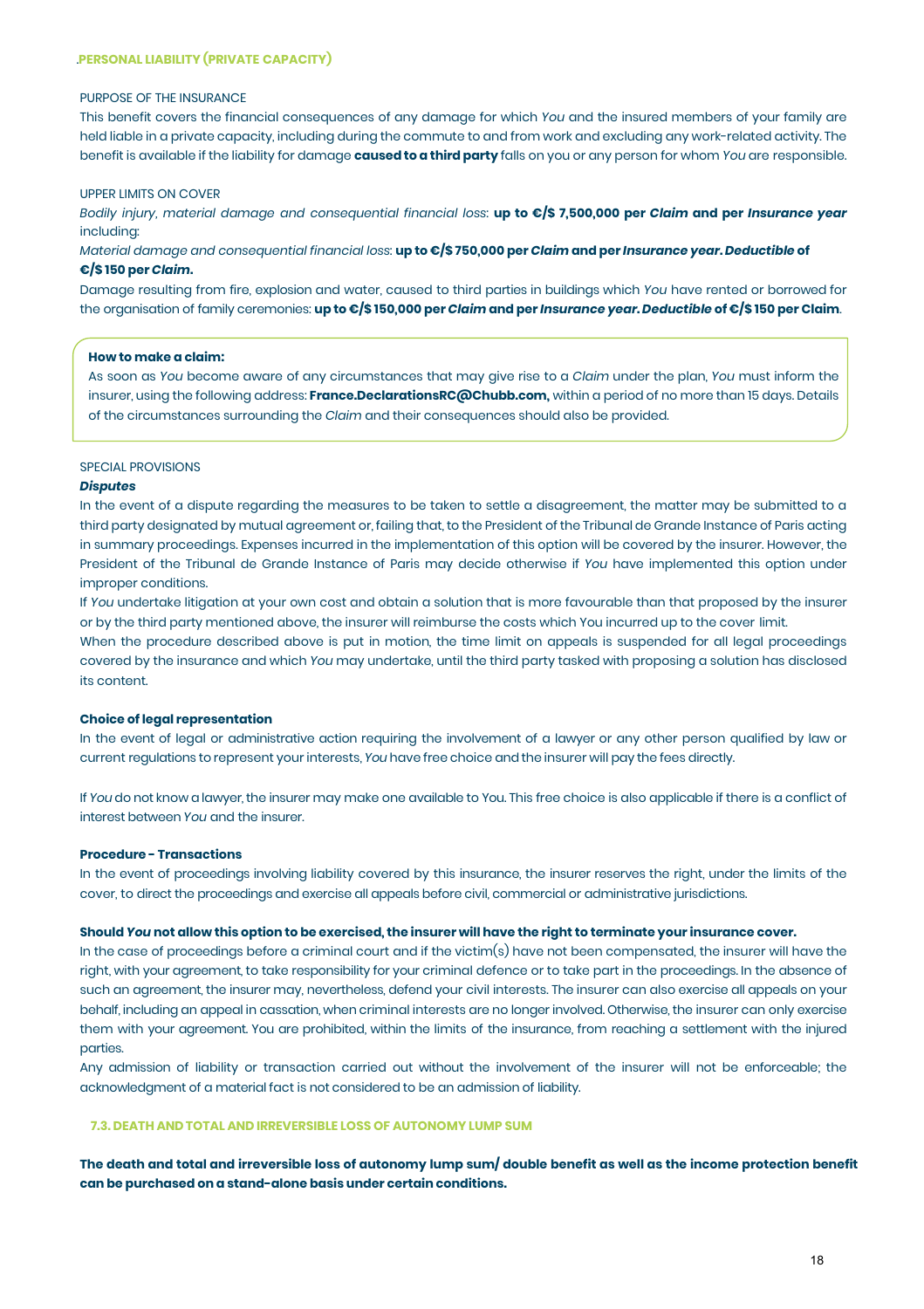#### **7.3.1. DEATH BENEFIT**

#### **a)Choice and amount of the lump sum**

The purpose of this benefit is to pay a death lump sum to the designated *Beneficiary* or *Beneficiaries* if *You* die before your 65th birthday.

The insured lump sum can be chosen from amounts between €/\$ 20,000 and €/\$ 500,000. The *Member* is free to choose the amount of this lump sum. The *Member* has the option of choosing a different amount at a later date. If a higher amount is chosen, medical formalities will be required.

#### **b)Death all causes**

If *You* die, regardless of the cause, the insurer will pay the designated *Beneficiary* or *Beneficiaries* a lump sum equal to 100% of the chosen lump sum.

#### **c) Accidental death**

If *You* die following an *Accident*, the insurer will pay an additional lump sum equal to 100% of the chosen lump sum paid under paragraph (b) above.

#### **This benefit is payable provided the death occurs no later than six months after the Acciden**t.

#### **d) Procedure for making a Claim and payment of benefits**

The death must be declared to the insurer, through our intermediary, by sending the original supporting documents required for payment, including:

- **>** an extract of the death certificate;
- **>** a medical certificate from the doctor who recorded the death, showing the date of death and whether it is was due to natural causes or accidental;
- **>** a report issued by the police or any other competent authority if the death is due to an *Accident*;
- **>** any document proving the identity of the *Beneficiary* or *Beneficiaries*.

When we have received notification of the death and the contact details for the *Beneficiary* or *Beneficiaries*, We have fifteen (15) days to request all the documents required from the *Beneficiary* or *Beneficiaries* in order to process the claim.

When we have received all of the documents required for the claim, and if benefits are due, *We* will pay the lump sum within thirty (30) days. If payment is not made within this timescale, the outstanding lump sum will generate interest in accordance with current legislation.

Without prejudice to the provisions set out in Article L. 132-23-1 of the French Insurance Code, the lump sum due in the event of death, excluding any additional benefits linked to its accidental nature, is automatically revalued by the insurer under the following conditions: The insured lump sum generates interest as of the date of death. This interest, net of charges, is set for each calendar year at the regulatory minimum rate, i.e., on the date of enrolment in this plan, at a rate equal to the lower of the following two rates:

- **>** The average of the Average Borrowing Rate in France over the last twelve months, calculated at 1<sup>st</sup> November of the previous year.
- **>** The latest Average Borrowing Rate in France available on 1 st November of the previous year.

The revaluation ceases on the date of receipt of the supporting documents required for payment or, if applicable, on the date on which the lump sum is deposited at the 'Caisse des dépôts et consignations' in application of Article L. 132-27-2 of the French Insurance Code.

#### **7.3.2. LUMP SUM PAYABLE ON THE SIMULTANEOUS OR SUBSEQUENT DEATH OF YOUR SPOUSE (DOUBLEBENEFIT)**

#### **a) Definition of the benefit**

If your *Spouse* dies before the age of 65, whether this event occurs at the same time as your death (24 hours before or after) or following your death (within 6 months), a lump sum is paid to the designated Beneficiary or Beneficiaries or, failing that, to the Beneficiaries as of right.

The amount of this lump sum is fixed at 50% of the amount specified in paragraph b) of paragraph 7.4.1 and is paid on the death of your *Spouse*.

#### **b) Procedure for making a Claim and payment of benefits**

The supporting documentation required for payment includes:

- an extract of the death certificate;
- a medical certificate from the doctor who recorded the death, showing the date of death and whether it is was due to natural causes or accidental;
- report issued by the police or other competent authority in the event of death following an *Accident*;
- any document proving the identity of the *Beneficiary* or *Beneficiaries*.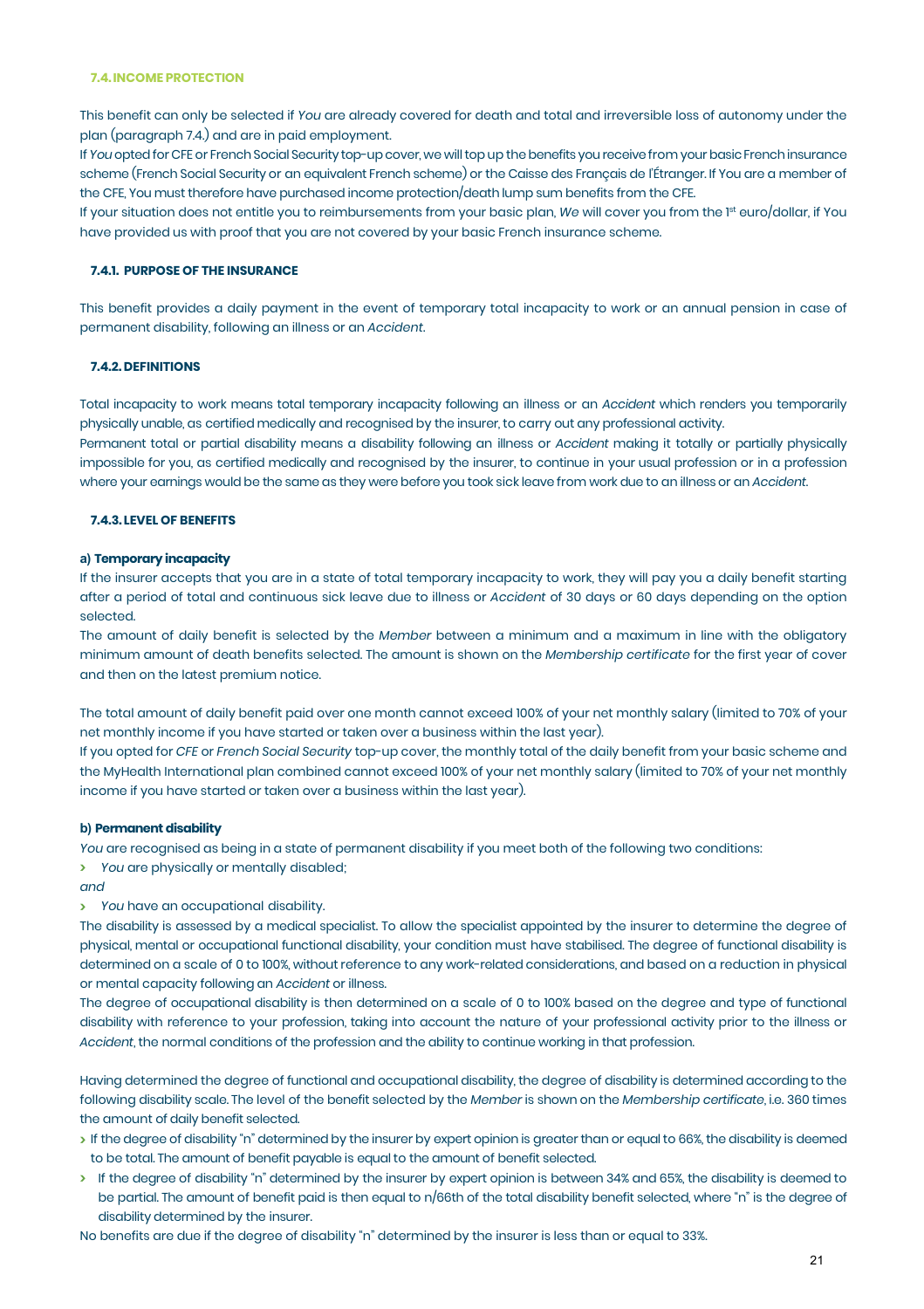| <b>DISABILITY SCALE</b>  |    |    |    |    |                        |    |    |    |     |
|--------------------------|----|----|----|----|------------------------|----|----|----|-----|
| <b>OCCUPATIONAL RATE</b> |    |    |    |    | <b>FUNCTIONAL RATE</b> |    |    |    |     |
|                          | 20 | 30 | 40 | 50 | 60                     | 70 | 80 | 90 | 100 |
| 10                       |    |    |    |    |                        | 37 | 40 | 43 | 46  |
| 20                       |    |    |    | 37 | 42                     | 46 | 50 | 55 | 58  |
| 30                       |    |    | 36 | 42 | 48                     | 53 | 58 | 62 | 67  |
| 40                       |    |    | 40 | 46 | 52                     | 58 | 63 | 69 | 74  |
| 50                       |    | 36 | 43 | 50 | 56                     | 63 | 68 | 73 | 79  |
| 60                       |    | 38 | 46 | 53 | 60                     | 66 | 73 | 79 | 84  |
| 70                       |    | 40 | 48 | 56 | 63                     | 70 | 77 | 83 | 89  |
| 80                       |    | 42 | 50 | 58 | 66                     | 73 | 80 | 87 | 93  |
| 90                       |    | 43 | 52 | 61 | 67                     | 76 | 83 | 90 | 97  |
| 100                      | 34 | 45 | 54 | 63 | 71                     | 79 | 86 | 93 | 100 |

#### **7.4.4. PROVISIONS WHICH APPLY TO ALL INCOME PROTECTION COVER**

#### **-Ôœ Recognition and monitoringof the state of incapacity or disability by the insurer**

The insurer reserves the right to assess, recognise and monitor your state of incapacity or disability and the insurer's doctors, and the insurer's doctors, and the insurer's doctors, and the insurer's doctors, and the ins agents or representatives must be able to visit *You* for this purpose. *You* must agree to see them and provide them with an accurate account of your condition. If *You* objectto the visits and/or medical examinations,the insurer may by rights **discontinue**  the payment of benefits. In the event of a dispute between your doctor and that of the insurer regarding the state of temporary total incapacity to work or on the state of total or partial permanent disability, *You* and the insurer will jointly choosea third doctor to reach a majority decision.

*You* **agree to abide by the jurisdiction of the courts of Paris and to waive the right to legal action in any other country.** 

#### **-Õœ Payment of benefits**

Temporary incapacity: this benefit, although acquired daily, is paid monthly in arrears for as long as *You* are in a state of total temporary incapacity to work and up to the day on which the permanent state of disability is recognised and, at the latest, up to $\boxtimes$ the 1,095th day starting from the start date of sick leave or from the date of the late declaration. This benefit comes to an end on the date on which the *Stabilisation* of your medical condition has been recognised by a medical expert appointed by the insurer. Payment ends, at the latest, on the day on which *You* reach your 65th birthday.

Permanent disability:the level of payments may be reviewed if there is a change in the state of disability. The benefit is paid to you quarterly in arrears, for the duration of the disability, up to the end of the quarter of the calendar year in which *You* reach the age of 65.

#### -Öœ **Returnto work for a period of less than two months**

If, having started to receive the benefits described above, You return to work but require another period of sick leave less than**Ø** two months later, the aforementioned benefits are restarted without the application of the *Deductible* (30 or 60 days depending on the option selected by the *Member*) provided the plan is still in force on the new date of sick leave and if it can be proved that the new period of absence from work has the same cause as the previous one.

#### -×œ **Revaluationof benefits**

The daily benefits and annual pensions paid during periods of sick leave from work are revalued on the 366th day following the start date of the period of sick leave every year on the same date.

They are increased by 2% **kings** ÛØÔáÜ-Øåæ-Ôåì-ÛØãßÔáthe right to review this rate depending of the funds Truilable. The benefits remain at the level reached if the plan is terminated.

#### **7.4.5. PROCEDURE FOR MAKING A** *CLAIM*

It is your responsibility to declare the period of sick leave from work. *You* must notify the insurer, through our intermediary, by registered letter within 30 days of the start of sick leave. The declaration must include the following:

- a medical certificate specifying the date of sick leave, the probable duration of the incapacity and the nature of the illness or *Accident*;
- proof that you are in paid employment;
- for salaried *Insured*: a declaration of sick leave from your employer and proof of gross earnings over the last 12 months, including bonuses, and your employer's contact details;
- for non-salaried *Insured*: a copy of your income tax notice for the previous year. The insurer reserves the right to request additional supporting documents.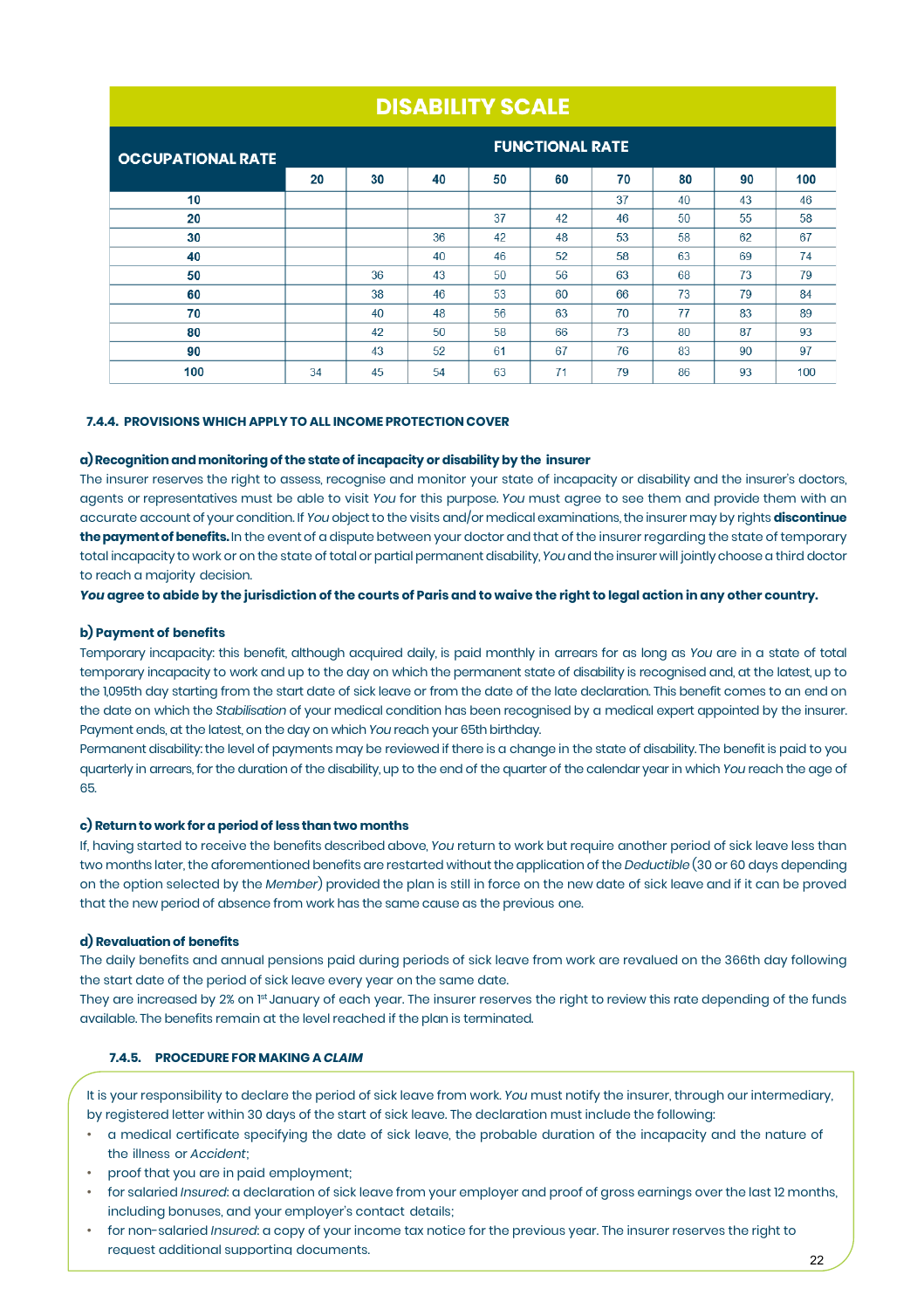#### **If the sick leave is declared after this 30-day period, no payment will be due in respect of the period preceding the declaration.**

At the end of the period of sick leave, *You* must send a return to work certificate to the insurer, through our intermediary. If the incapacity lasts beyond the date planned for the return to work, a new medical certificate must be provided indicating the probable duration of the new period of sick leave and the nature of the illness or *Accident*.

This requirement applies each time the incapacity is extended beyond the expected date of return to work.

## **8. WHAT IS NOT COVERED UNDER YOUR PLAN**

#### **8.1. EXCLUSIONS WHICH APPLY TO MEDICAL EXPENSES COVER**

**In addition to the** *Exclusions* **which apply to all cover listed in paragraph 8.6 below, the following are excluded from the medical expenses cover as well as their consequences:**

- **> any costs incurred for treatment or procedures prescribed before the** *Effective date* **of the plan or during the** *Waiting periods***;**
- **> previously declared conditions which were excluded at the time of enrolment in the plan;**
- **> any medical and surgical expenses not prescribed by a qualified** *Medical authority***;**
- **> for** *Insured* **members who have CFE, CNS or French Social Security top-up cover, any medical and surgical expenses which are not covered by your basic plan (unless otherwise stated in the benefits schedule);**
- **> non-generic drugs, where their generic form is available and can be prescribed to the Insured member;**
- **> medical or surgical** *Hospitalisation* **expenses or stays in a sanatorium or preventorium, if the facility treating the** *Insured* **is not approved by the relevant public authorities;**
- **> ancillary costs (other than those listed in the benefits schedule) in the event of** *Hospitalisation* **or excessive, unreasonable or unusual costs considering the country in which they were incurred;**
- **> transportation costs other than transfer by road ambulance to the nearest suitable care centre;**
	- **> psychotherapy and outpatient care (consultations, medicines, diagnostic tests and laboratory tests) related to:**
		- **mental and behavioural disorders linked to the abuse of drugs, alcohol and other psychoactive substances;** - **sleep disorders (insomnia, hypersomnia and somnambulism) and sleep-wake cycle disorder;**
- **> alternative or complementary medicine (other than those listed in the benefits schedule);**
- **> the cost of over-the-counter pharmacy items, cosmetics, hygiene products, sunscreens and/or moisturisers, makeup, comfort care, vitamins and minerals, food supplements, dietetic products, baby foods and mineral water;**
- **> thermometers and blood pressure monitors;**
- **> medicines and treatment related to erectile dysfunction;**
- **> the cost of sourcing and transporting organs for transplant;**
- **> experimental treatments;**
- **> cosmetic treatments, anti-ageing cures, weight-loss and weight gain treatments, thermal spa cures and thalassotherapy;**
- **> the treatment of alcoholism, drug addiction or any other addiction or illness linked to such dependency;**
- **> stays in a geriatric unit, medical teaching institution and similar facilities;**
- **> hospitals and care facilities for the dependent elderly and long-term stays in hospital;**
- **> stays in nursing homes and convalescent homes which do not follow** *Hospitalisation* **for a** *Critical illness* **or an** *Accident***;**
- **> growth hormones;**
- **> sex change operations and treatments;**
- **> non-prescription glasses and contact lenses;**
- **> any expenditure which is not** *Medically necessary***;**
- **> treatments which are not recognised by the** *Medical authorities* **in the country in which they are provided.**

#### **8.2. EXCLUSIONS WHICH APPLY TO REPATRIATION ASSISTANCE COVER (BASIC AND COMPREHENSIVE OPTIONS)**

**In addition to the** *Exclusions* **which apply to all cover as listed in paragraph 8.6 below, costs resulting from the following facts or events are not covered under the repatriation assistance benefits and will not give rise to any compensation whatsoever nor to any intervention on the part of Europ Assistance:**

- **> any interventions and/or reimbursements related to medical visits, check-ups, or preventive screening;**
- **> benign conditions or injuries which can be treated locally and that do not prevent the** *Insured* **from continuing their journey;**
- **> convalescence, conditions in the process of being treated and not yet stabilised and/or requiring further planned treatment;**
- **>** *Ilnesses* **which had been identified prior to departure and which were at risk of aggravation or relapse;**
- **> conditions requiring** *Hospitalisation* **in the 6 months prior to departure;**
	- **> any consequences of a condition which required repatriation (check-ups, further treatment, recurrences);**
	- **> cosmetic surgery;**
	- **> the consumption of alcohol and the consequences thereof under local legislation;**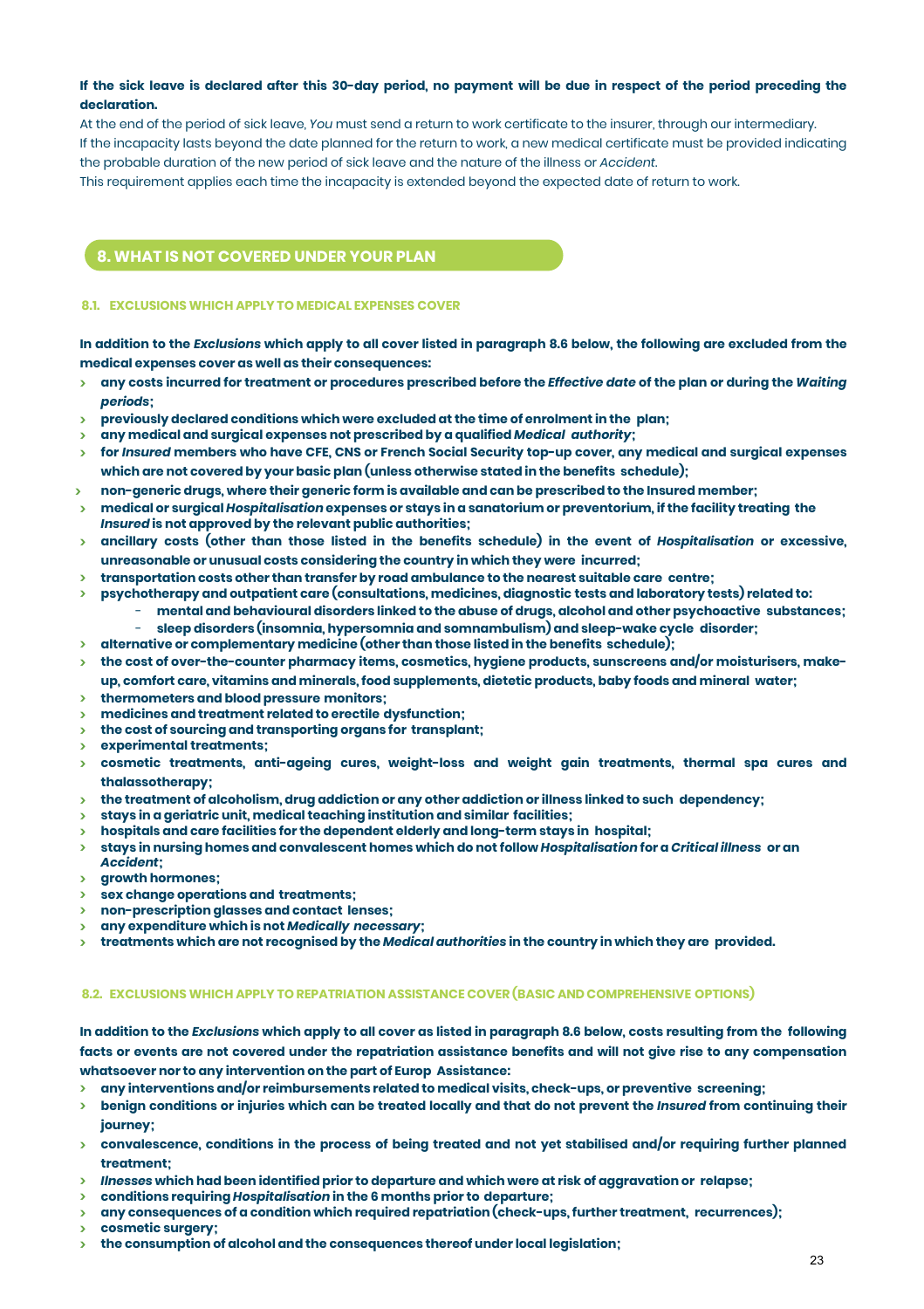- **> travel undertaken for diagnosis and/or treatment;**
- **> the consequences of the failure of, unfeasibility of, or reaction to any vaccination or treatment required or mandatory for travel;**
- **> congenital** *Illnesses* **or deformities.**
- **> pregnancy other than unforeseeable complications but in all cases:**
	- **pregnancy and any complications and, in all cases, after the 28th week;**
	- **childbirth and post-natal complications relating to newborns;**
	- **elective termination of pregnancy;**

#### **The following are not covered :**

- **> medical expenses;**
- **> cures, stays in rest homes and physiotherapy;**
- **> contraception and fertility treatment;**
- **> glasses and contact lenses;**
- **> cosmetic prostheses, dentures and hearing aids;**
- **> regular transportation required as a result of the** *Insured***'s health.**
- **> events arising from the** *Insured***'s participation as a competitor in sporting competitions, bets, games, contests, rallies or their preparatory trials;**
- **> the consequences of any neuropsychic, psychological or psychosomatic disorder, any manifestation justifying neuropsychiatric treatment, and in particular nervous depression or anxiety;**
- **> expenses resulting from pregnancy, maternity and related complications, childbirth and related complications, fertility treatments and termination of pregnancy.**
- **> direct or indirect effects of changing the structure of the atomic nucleus, climatic events such as storms and hurricanes, earthquakes, floods, tidal waves or other disasters unless these are covered under compensation for natural disasters.**

**The following are excluded from the search and rescue cover:**

- **> search and rescue costs resulting from a failure to observe the rules of caution laid down by the site operators and/or regulatory provisions governing the activity being practised by the** *Insured***;**
- **> search and rescue costs resulting from the practice of a professional sport, participation in an expedition or competition, unless otherwise expressly stipulated.**

*Exclusions* **which are specific to the LOSS, DAMAGE OR DESTRUCTION OF PERSONAL BAGGAGE:**

- **> dentures and optical or other prostheses, glasses and contact lenses;**
- **> cash, personal papers, business documents, administrative documents, traveller's cheques, credit cards, airline tickets, travel tickets and vouchers;**
- **>** *Damage* **caused by normal wear and tear, depreciation or inherent defects of the baggage;**
- **>** *Damage* **caused by mites or vermin or by cleaning, repairs or restoration or misuse of the baggage by the** *Insured***;**
- **>** *Damage* **resulting from confiscation, seizure or destruction on the orders of an administrative authority;**
- **> valuables, jewellery and furs;**
- **> keys or other similar objects (for example, magnetic cards or badges);**
- **> any** *Baggage* **or personal effects left unattended by the** *Insured***;**
- **> mobile phones;**
- **> IT and audio-visual equipment, cameras, video cameras or hi-fi equipment entrusted to a carrier;**
- **> costs which may be compensated under another insurance plan or costs for which the** *Insured* **has been compensated.**

#### **Europ Assistance can only intervene in the following circumstances:**

- **> can only intervene within the limits of the agreements given by the local authorities;**
- **> can under no circumstances replace local emergency rescue services or cover any costs incurred as a result of their intervention;**
- **> will not be held responsible for any failure or difficulty in carrying out its obligations as a result of cases of force majeure or events such as riots, civil war, foreign war, popular movements, revolution, strikes, seizure of control or restrictions enforced by the forces of law and order, official prohibition, piracy, detonation of an explosive device, nuclear or radioactive fallout or adverse weather conditions;**
- **> is not obliged to intervene in cases where the** *Insured* **has deliberately violated the laws in force in the countries through which they are travelling or in which they are temporarily staying as a secondee or an expatriate;**
- **> events which occurred as the result of the** *Insured***'s participation as a competitor in sporting competitions, bets, games, contests, rallies or their preparatory trials.**

#### **8.3. EXCLUSIONS WHICH APPLY TO THE PERSONAL LIABILITY (PRIVATE CAPACITY) COVER**

**In addition to the** *Exclusions* **which apply to all cover as listed in paragraph 8.6 below, the following are not covered:**

- **> damage resulting from any professional activity whatsoever or the exercise of the functions of elected offices;**
- **> driving any motorised or animal-drawn vehicle;**
- **> the consequences of any material damage or bodily injury suffered by the** *Insured***;**
- **>** *Material damage* **caused by fire, explosion, or water damage having begun or occurred in the buildings or premises of**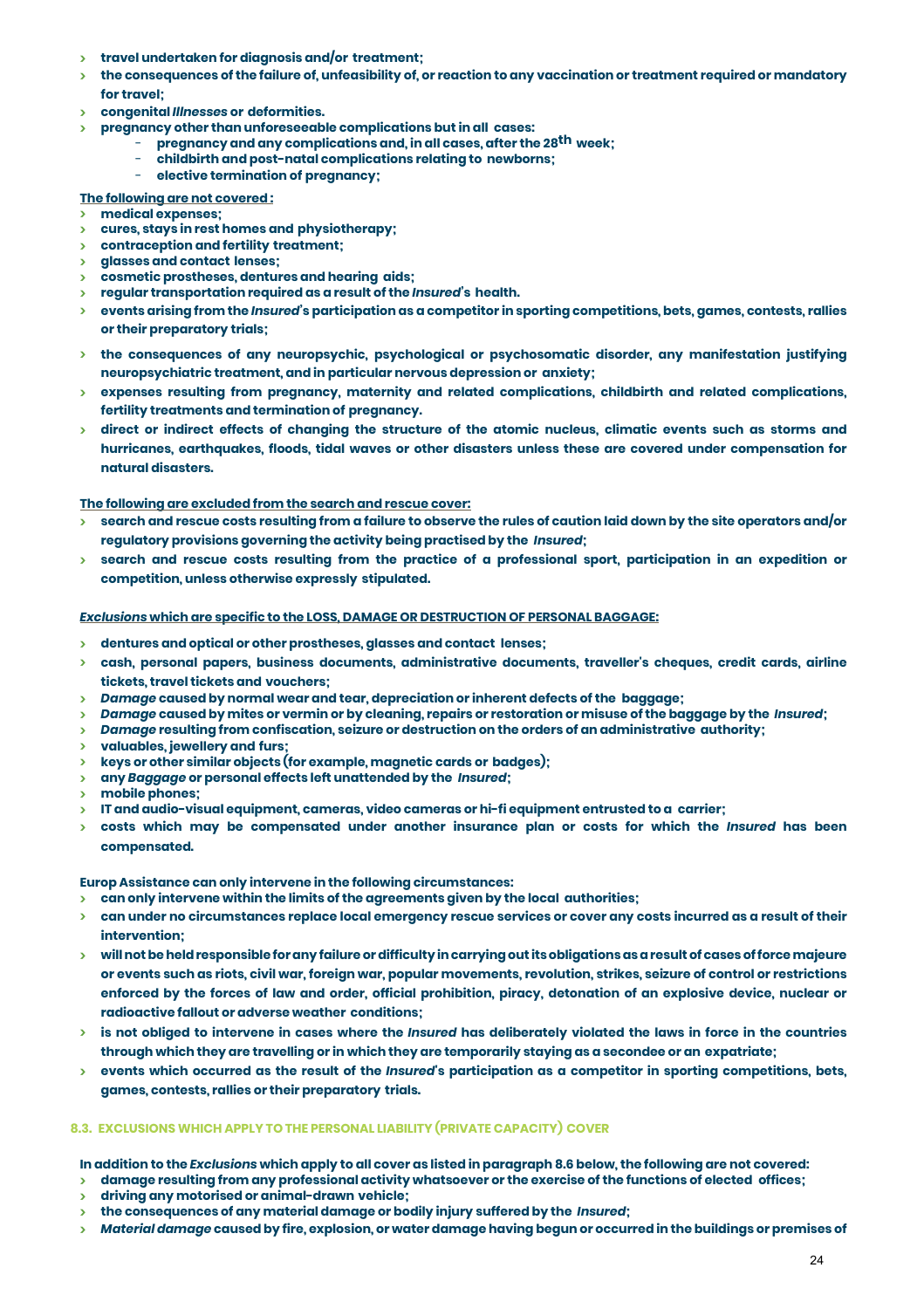**which the Insured is the owner, tenant or of which he or she has private use in any capacity whatsoever;**

- **> noise and disturbances caused by neighbours;**
- **>** *Damage* **caused by asbestos (including asbestos fibres or dust), lead (including by lead-containing particles), toxic moulds or fungal contamination and pollution Damage in the USA/Canada;**
- **>** *Damage* **resulting from the use of automobiles or motor vehicles, sail or motor boats, aircraft or saddle animals of which the** *Insured* **or the persons for whom they are civilly liable have ownership, control or custody;**
- **>** *Damage* **to property resulting from fire, explosion or water damage if it occurs on premises of which the** *Insured* **is the owner or occupier or tenant. However,** *Damage* **occurring which occurred in a hotel room rented by the** *Insured* **(or his or her employer) for a period of less than thirty consecutive days remain covered on the express condition that the**  *Insured* **has not taken up residence there;**
- **> non-consequential** *Financial loss***;**
- **> all consequences of contractual commitments made by the** *Insured* **insofar as the resulting obligations exceed those which would be binding under common law;**
- **> legal compensation commonly described as 'Punitive' or 'Exemplary Damages' and generally defined as compensation over and above actual damages which may be awarded to victims by courts in the US or Canada if they consider that the person having caused the** *Damage* **has demonstrated 'anti-social' or 'more than negligent' behaviour and 'wilful ignorance of its consequences';**
- **> the consequences of any neuropsychic, psychological or psychosomatic disorder, any manifestation requiring neuropsychiatric treatment, and in particular nervous depression or anxiety.**

#### **The following are also excluded from cover:**

- **> damage to property, including animals, which the** *Insured* **is driving or riding or of which they have custody or use even when entrusted to them on a voluntary basis;**
- **> damage resulting from a professional or remunerated activity as well as the holding of public office or a position in a trade union);**
- **> damage resulting from the** *Insured***'s involvement in an** *Act of Terrorism or Sabotage***, an Attack, a Riot or a Popular movement;**
- **> damage resulting from non-accidental pollution;**
- **> damage to goods, objects, products or animals sold by the** *Insured***;**
- **> damage caused by horses or other equines, by dogs in category 1 or 2 as defined in article 211-1 of the French Rural Code, and by wild animals;**
- **> all financial consequences of personal liability incumbent on the** *Insured* **in his or her capacity as an employer due to an occupational accident or occupational illness affecting one of his or her employees in the performance of their duties;**
- **>** *Damage* **resulting from the** *Insured***'s social management of his or her employees or ex-employees, job applicants, their dependants and the social partners.**
- **> direct or indirect effects of changing the structure of the atomic nucleus, climatic events such as storms and hurricanes, earthquakes, floods, tidal waves or other disasters unless these are covered under compensation for natural disasters;**

#### **8.4. EXCLUSIONS FROM THE DEATH AND TOTAL AND IRREVERSIBLE LOSS OF AUTONOMY COVER**

#### **See paragraph 8.6.**

#### **8.5. EXCLUSIONS WHICH APPLY TO THE DEATH AND TOTAL AND IRREVERSIBLE LOSS OF AUTONOMY COVER**

**Income protection cover is awarded only when the absence from work is due to illness or an** *Accident***. As maternity is not an illness, any absences during pregnancy will be covered under the plan only if they are due to illness (i.e. on medical grounds). Any leave granted for reasons of maternity or paternity is not due to illness and is therefore excluded under the plan.**

**The** *Exclusions* **listed in paragraph 8.6 also apply to income protection cover.**

#### **8.6. EXCLUSIONS WHICH APPLY TO ALL COVER**

**In addition to the** *Exclusions* **listed for each benefit, all costs and consequences are excluded from cover in relation to:**

- **> intentional acts by the** *Member* **or the** *Insured* **and/or infractions of the law of the country where the Insured is staying;**
- **> civil or foreign wars, riots, insurrections, strikes, piracy or sabotage, voluntary participation in fights or popular movements, acts of terrorism regardless of location and protagonists (except in the case of self-defence);**
- **> voluntary participation by the** *Member* **or the** *Insured* **in acts of terrorism, regardless of the location of the events;**
- **> suicide or suicide attempts in the first year of cover;**
- **> self-harm or self-inflicted illnesses;**
- **> the use of drugs or narcotics without a medical prescription;**
- **> alcoholism or drunkenness on the part of the** *Insured* **(alcohol level higher than that defined by the road traffic law applicable on the day of the** *Loss* **in the country where it took place);**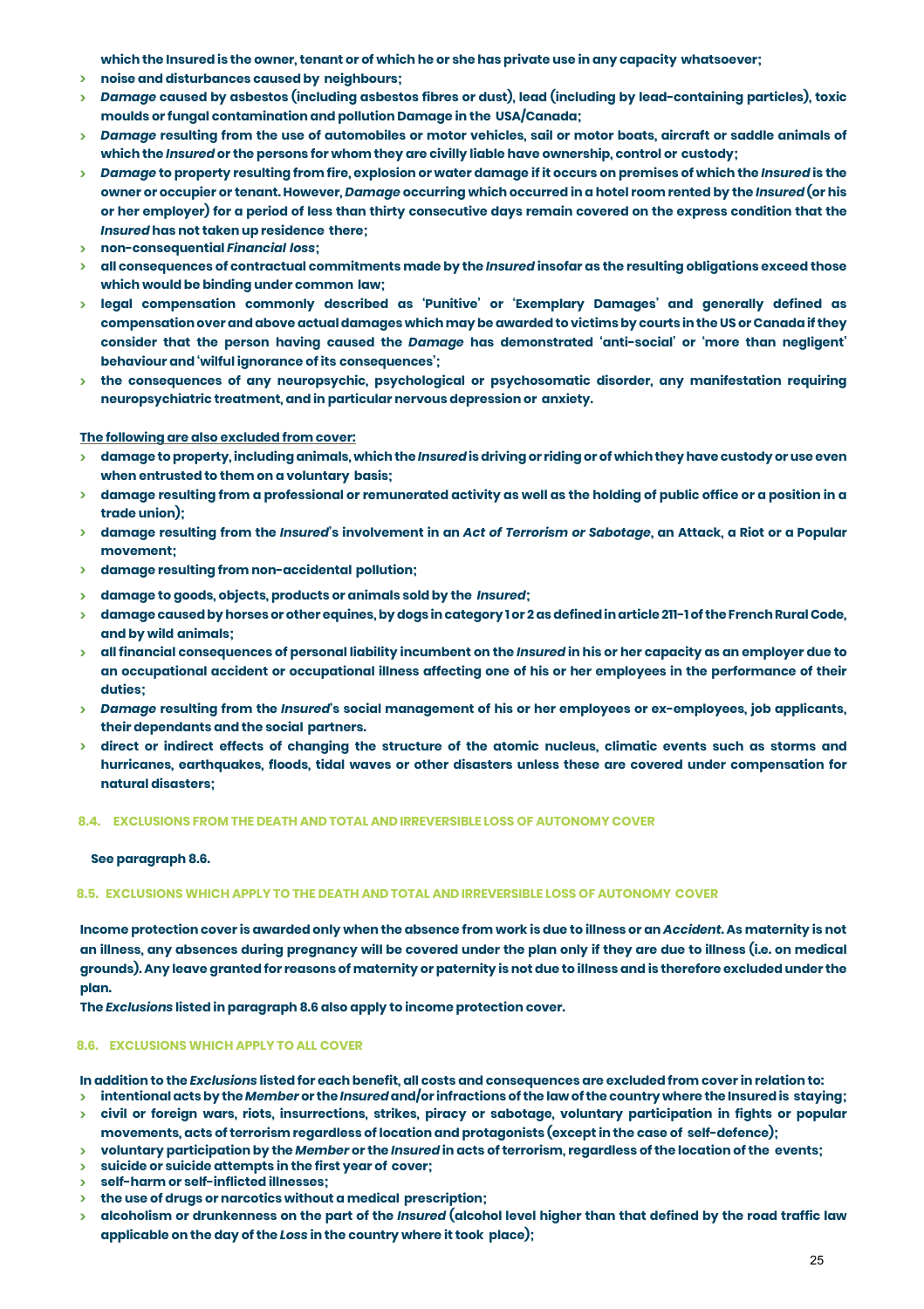- **> road traffic accidents involving two-wheeled vehicles if the Insured was not wearing a helmet;**
- **>** *Accidents* **or** *Pre-existing conditions* **before the** *Effective date* **of the plan which were not declared at the time or enrolment and which are subject to relapses or not stabilized and congenital illnesses or deformities unless they were declared and accepted at the time of enrolment in the plan.**
- **> an error of the medical provider or any failure on the part of the provider to use best practices and render evidencebased medicine.**
- **> carrying out all professional activity on an oil rig.**

**Specific conditions for the cover of consequences of the practice of sports and sporting activities**

**Professional athletes or students on a sports-study course, including ballet, dance and circus schools, are covered under this plan only in a private capacity. The costs and consequences of the following are also excluded from all cover:**

- **> dangerous sports such as microlighting, hang-gliding, paragliding, driving cars, motorcycles or go-carts, parachuting, mountaineering, climbing (other than on artificial climbing walls), hiking/trekking requiring the use of ropes/ice axes/ crampons, rock climbing, underwater diving except for free-diving to 50 meters, caving, skeleton, ski jumping, bobsleighing, bungee jumping, rafting, canyoning, kitesurfing, air ballooning, jet-skiing, free-running, parkour, ice hockey, speed riding, base jumping, sky surfing, freefall and the following sports when practised off piste: skiing, cross-country skiing, sledging and snowboarding;**
- **> the** *Insured***'s involvement in any form of bets (with the exception of sporting competitions), brawls (except in selfdefence) or involvement in offenses and crimes within the meaning of the applicable criminal law;**
- **> the piloting of any type of flying device or the practice as a pilot or a passenger of any air sports and in particular hanggliding, parachuting, paragliding or microlighting;**

**> participation in all sports competitions and training, practising sports in a club or federation in a professional capacity; sports requiring the use of a land, sea or air vehicle; hunting;**

- **> air navigation** *Accidents* **unless the** *Insured* **is an ordinary passenger and is on board an aircraft operated by a public passenger transport company;**
- **> sailing or cruising on the high seas in a personal or professional capacity (more than 200 nautical miles from land).**

**Except in application of Articles L.113.8 and L.113.9 of the French Insurance Code, cover applies to the consequences of disabilities or** *Pre-existing conditions* **dating from before the signing of the** *Application form* **if they were declared on the**  *Application form* **and were not subject to a particular exclusion of which the Insured had been notified by letter and which has been accepted by the Insured.**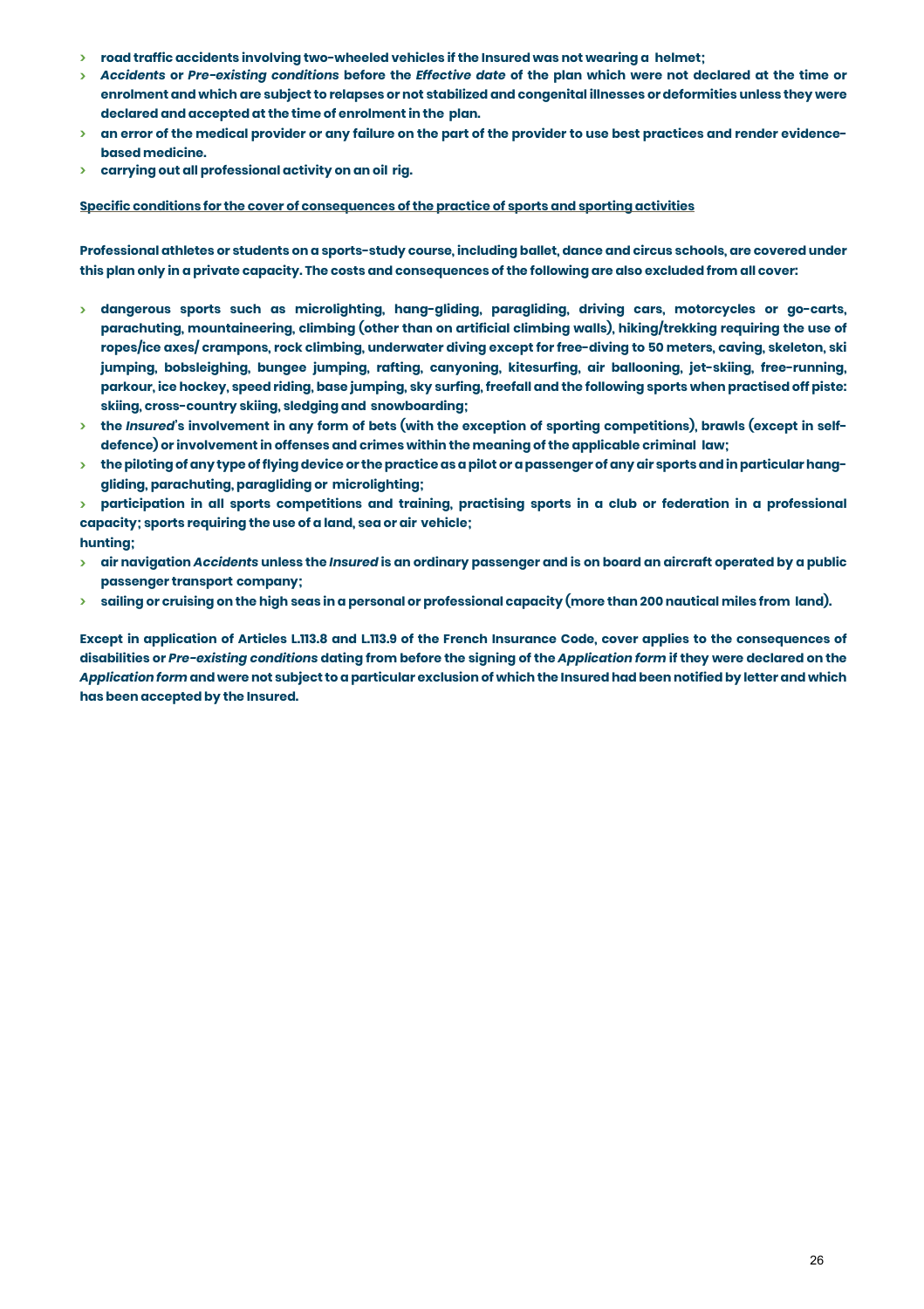#### **9.1. WHO INSURES YOURPLAN?**

This plan is an agreement between "l'Association des Assurés APRIL" (regulated by the Associations Act of 1901 located 114, boulevard Vivier Merle, 69439 Paris, FRANCE Cedex 03, whose purpose is to study, effect and promote, to the benefit of its members, all types of insurance, encourage a spirit of international solidarity between them, make available to them all appropriate means of information and administration and ensure their representation with respect to all insurance companies. The statutes of the Association are available in the General Conditions):

#### **- for medical expenses, death, total and irreversible loss of autonomy and income protection cover:**

optional group insurance plans with Groupama Gan Vie (medical expenses plan numbers 219/643791/00010,219/643791/00020, 219/643791/55510, 329/643792/00010, 329/643792/00020 and 329/643792/55510 and death & disability plans 9001/643793/00010, 9001/643793/00020 and 9001/643793/55510), a French public limited company with capital of €413,036,043 (fully paid) – RCS Paris 340 427 616 – (APE code 6511 Z) located at 8-10, rue d'Astorg – 75383 Paris Cedex 08 FRANCE;

#### **- for repatriation assistance and personal liability (private capacity) cover:**

optional group insurance plans with Chubb European Group SE (plan numbers FRBOTA21226, FRBOTA21227, FRBOTA21228 and FRBOTA21229), an insurance company regulated by French Insurance Code with capital of €896 176 662. Head office: La Tour Carpe Diem, 31 Place des Corolles, Esplanade Nord, 92400 Courbevoie, FRANCE. Registered in Nanterre under number 450 327 374 (APE Code: 660E).

#### **9.2. LEGAL**

The body responsible for regulating insurance activities is Autorité de Contrôle Prudentiel et de Résolution (Prudential Supervision and Resolution Authority) located at 4 place de Budapest, CS 92459,75436 Paris Cedex 09, FRANCE.

APRIL International Care France is regulated by the Autorité de Contrôle Prudentiel et de Résolution (Prudential Supervision and Resolution Authority), located at 4 place de Budapest, CS 92459, 75436 Paris Cedex 09, FRANCE.

Membership of the MyHealth International plan is evidenced by the Application form, these General conditions and the *Membership certificate*. It is subject to French legislation and in particular to the French Insurance Code.

The benefits and levels of reimbursement provided under the plan will be automatically adjusted in accordance with amendments to legislation and regulations governing insurance plans under French Law.

#### **9.3. LIMITATION PERIOD**

Any legal action arising from membership of this plan is inadmissible after a period of two (2) years from the event which gave rise to it (with the limitation period being extended to ten (10) years in respect of the Death lump sum) under the provisions of articles L. 114-1 onwards of the French Insurance Code which state:

**Article L. 114-1** "All legal actions arising from an insurance contract are barred two years from the event which gave rise to them. However, this time limit runs:

1. In the event of non-disclosure, omission orfalse or inaccurate declaration in respect of the risk incurred, only from the date on which the insurer became aware of it:

2. In the event of an insured loss, only from the day on which the relevant parties became aware of it, if they can prove they were unaware of it until then.

If the action taken by the insured against the insurer arises from a claim made by a third party, the limitation period runs only from the day on which this third party brings a legal action against the insured or has received compensation from him or her.

The limitation period is extended to ten years for life insurance policies where the beneficiary is a separate person from the policyholder and in personal accident insurance policies where the beneficiaries are the heirs of the deceased insured. In respect of life insurance policies, notwithstanding the provisions of paragraph 2, the action taken by the beneficiary must be brought within thirty years of the insured's death."

**Article L. 114-2** "The limitation period is interrupted by one of the ordinary causes of interruption and by the appointment of experts following an insured loss. The interruption of the limitation period may also be initiated by the dispatch of a registered letter, or an electronic registered letter, with proof of delivery from the insurer to the insured regarding action for payment of the premium and by the insured to the insurer regarding payment of compensation."

**Article L114-3** "Notwithstanding article 2254 of the French Civil Code, the parties to the insurance contract cannot, even by mutual agreement, modify the duration of the limitation period, nor add to the motives for its suspension or interruption."

The ordinary causes of interruption of the limitation period under the French Civil Code are:

- the acknowledgement by the debtor of the right of the person against whom they were seeking interruption of the limitation period (article 2240 of the French Civil Code);

a legal claim (Articles 2241 to 2243 of the French Civil Code);

- provisional measures taken in application of the code of civil enforcement procedures or an act of enforcement (Article 2244 of the French Civil Code);

- a summons served on one of the joint debtors by means of legal action or an act of enforcement or the acknowledgement by the debtor of the right of the person against whom they were seeking interruption of the limitation period (Article 2245 of the French Civil Code);

- a summons served on the principal debtor or their acknowledgement in cases of limitation periods applicable to sureties (Article 2246 of the French Civil Code).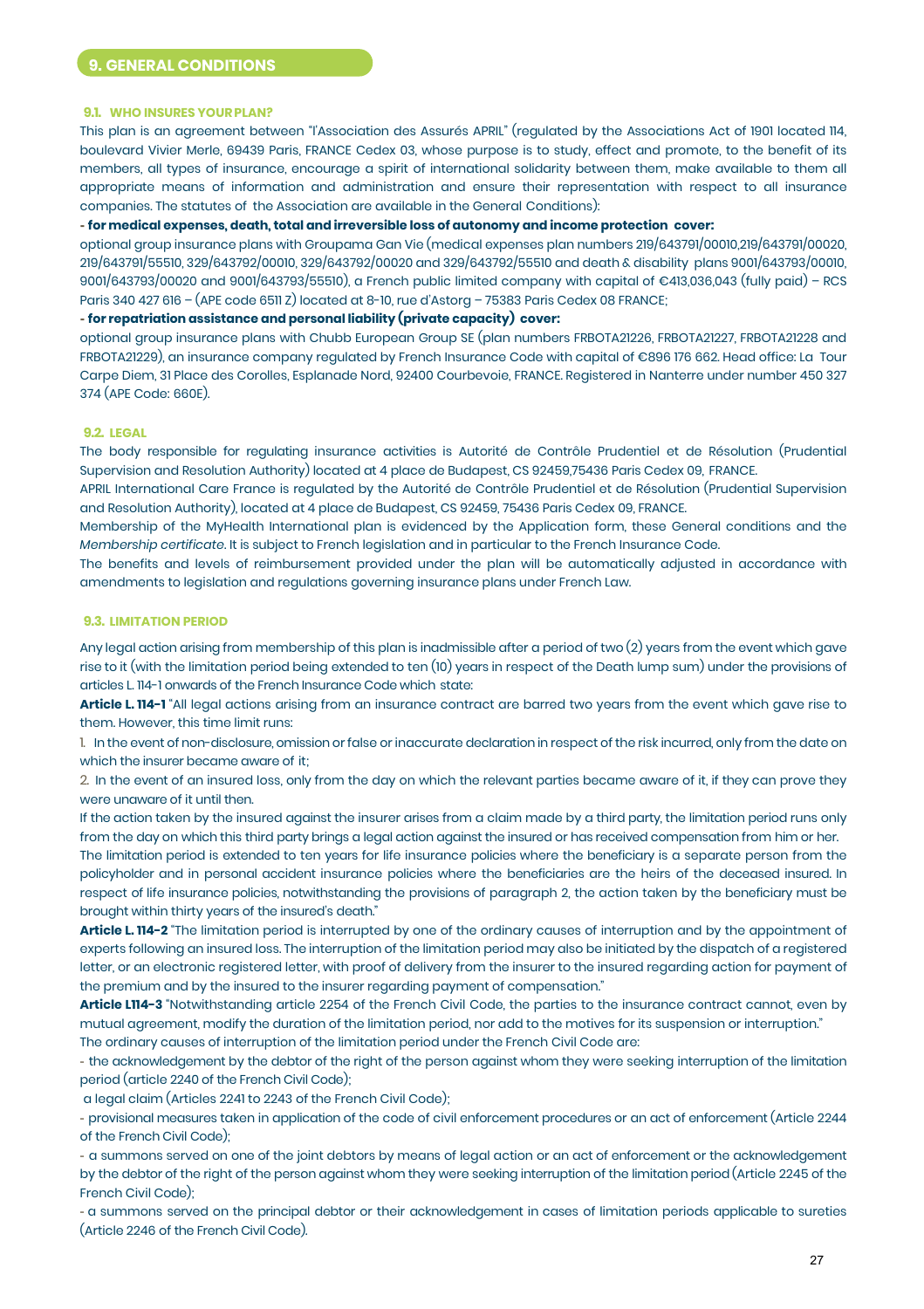#### **9.4. SUBROGATION**

It is stipulated that the insurer does not waive the rights and actions that they possess by virtue of Article L.121-12 of the French Insurance Code relating to the summary remedy it may seek for third party liability.

If You are involved in a road traffic Accident (involving a motorised vehicle), You must communicate to the insurance provider of the person having caused the Accident, when requested, the name of your third party healthcare provider. Failure to do so may invalidate your insurance cover.

#### **9.5. AUDIT**

The insurer reserves the right to request any documentation from you which is required to carry out an accurate assessment of the cover, in particular through the production of medical certificates or post-operative reports and/or by obtaining a second opinion from the insurer's doctor.

#### **9.6. COMPLAINTS – MEDIATION**

Quality of service is at the heart of our commitments, but if *You* do wish to make a complaint about the services provided by our company,*You* can do so through your usual contact.

If *You* are not satisfied with the response provided, *You* can contact our Customer Service department at:

Postal address : APRIL International Care France - Service Courrier (Mail service) - 1, rue du Mont - CS 80010 - 81700 Blan – FRANCE Our office: APRIL International Care France- 14, rue Gerty Archimède - 75012 PARIS – FRANCE

[Email:complain.expat@april-international.com.](mailto:complain.expat@april-international.com)

For your information, our insurance partners Groupama Gan Vie (8-10 rue d'Astorg, 75383 Paris Cedex 8, FRANCE) and Chubb European Group SE (La Tour Carpe Diem, 31 Place des Corolles, Esplanade Nord, 92400 Courbevoie, FRANCE), have entrusted us with the handling of complaints.

We will do our utmost to respond to your complaint within a maximum period of 48 working hours and are committed to keeping Youinformed of the progress of your complaint within the same timescale if, for reasons beyond our control, it needs to be extended.If the dispute persists and if no amicable solution can be found, *You* may, without prejudice to the other legal remedies available to you, contact the French Insurance Ombudsman - "La Médiation de l'Assurance" - TSA 50110 - 75441 Paris Cedex 09 - FRANCE.If this plan was purchased remotely via the Internet, *You* can also apply to the relevant ombudsman by lodging a complaint on the European Commission's dispute resolution website at the following address: [http://ec.europa.eu/consumers/odr/.](http://ec.europa.eu/consumers/odr/)

*We* would inform You that the data collected in order to handle your complaint will be processed electronically by our company for the purposes of complaint monitoring and will be passed on for this purpose only to the insurer, their reinsurers and the APRIL holding company as well as to our partner service providers for the implementation of your insurance cover. The information collected is essential for the registration, administration and activation of membership applications by APRIL International Care France, the insurers or their agents. *You* have the right to access and query your personal information and to have this information corrected or deleted (see paragraph 10.7).

#### **9.7. DATA PROTECTION AND FREEDOM OF INFORMATION**

In the course of our relationship, we are required to collect personal data about you. Information on how the data is processed and how you can exercise your rights in respect of this data can be found in the Data Protection Notice provided to you. This document is also available from our advisors and on our websit[e www.april-international.com.](http://www.april-international.com/)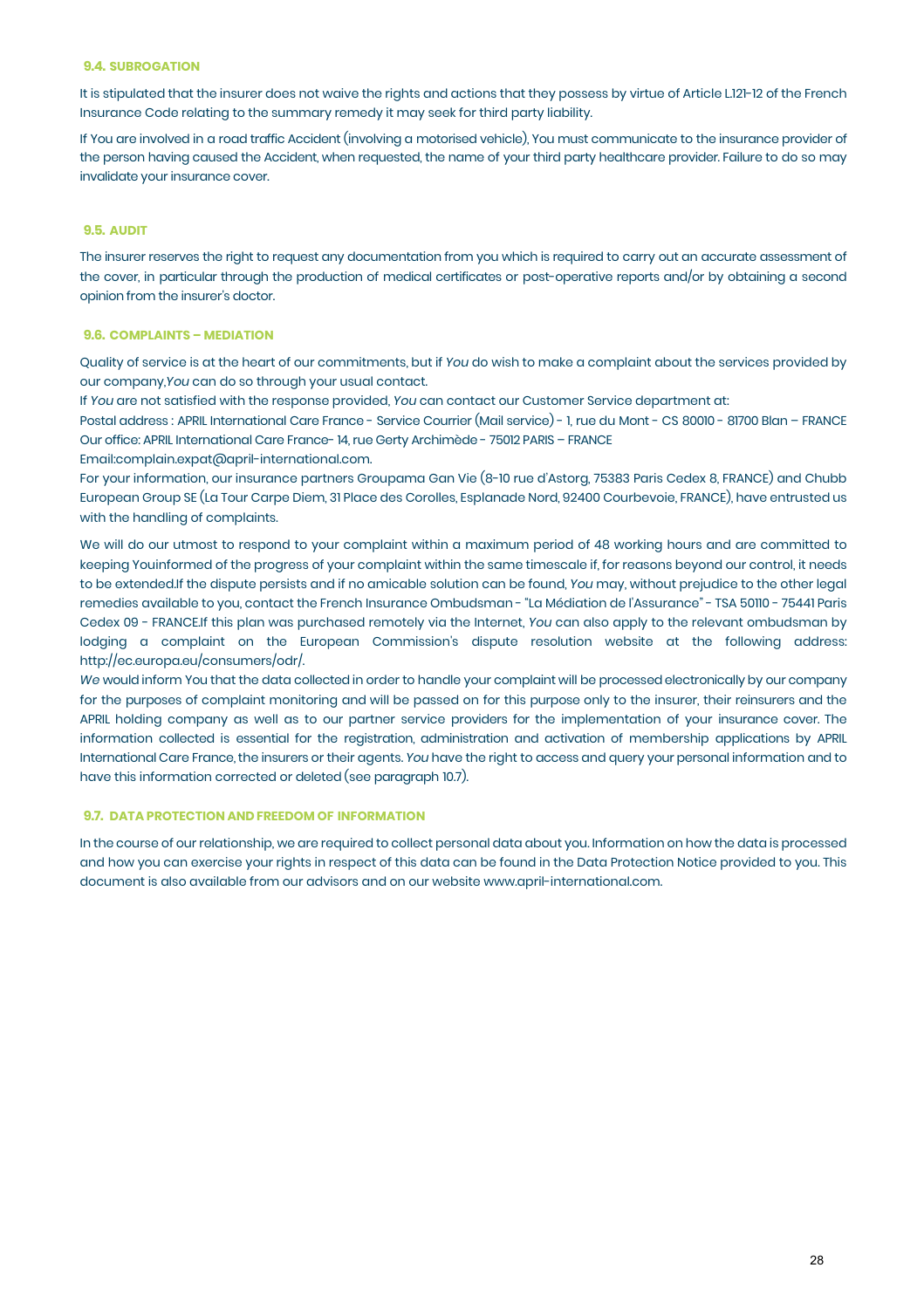If you want to waive your insurance, you can use the tear-off form below Andsend itto APRILInternational Care France–Service Courrier(Mailservice) 1, rue du Mont - CS 80010 - 81700 Blan – FRANCE

#### **CANCELLATION**

#### Article L.112-9 and Article L. 132-5-1 of the French insurance code

**Article L.112-9:** "Any person who is canvassed at their home or residence or place of work, or by means of distance communication such as telephone or internet, even at their own request, and who signs an insurance proposal or contract for a purpose which is not related to their commercial or professional activity, may cancel this agreement by sending a registered letter with proof of receipt during a period of 14 days from the day on which you entered into the insurance contract, without requiring to specify the reason for the cancellation orbeing subjectto penalties."

**Article L.132-5-1:** "Any individual who has signed a life insurance or endowment proposal or contract has the option of cancelling it by registered letter or registered email with requested proof of delivery within 30 calendar days from the time they are informed that the contract has been concluded. This cancellation period expires at midnight on the last day. If it expires on a Saturday, Sunday or a public holiday or non-business day, it is not extended. The cancellation triggers the refund by the insurance or endowment company of all the sums paid by the contracting

party within a maximum period of thirty calendar days following receipt of the registered letter or registered email. Beyond this period, any sums which have not been refunded automatically generate interest at the legal rate increased by one half for two months and then, on expiry of this two-month period, at twice the legal rate."

**Conditions:** If you wish to cancel your insurance, please fill in and sign this tear-off slip. You should then send it in a sealed envelope by registered letter with proof of receipt to the above address. It must be sent no later than 14 days (or 30 days for a life insurance) from the day following the day on which you entered into the insurance contract or, where the deadline expires on a Saturday, Sunday or a bank holiday or other non-working day, on the next working day.

I, the undersigned, wish to cancel my application for insurance under the following plan:

#### Planname: **MyHealthInternationalRef. MHICov22A**

| Date and member's signature |  |
|-----------------------------|--|
|                             |  |

# **Reserved to APRIL International Care France: Client reference number C‗ ‗ ‗ ‗ ‗ ‗ ‗ ‗ ‗**

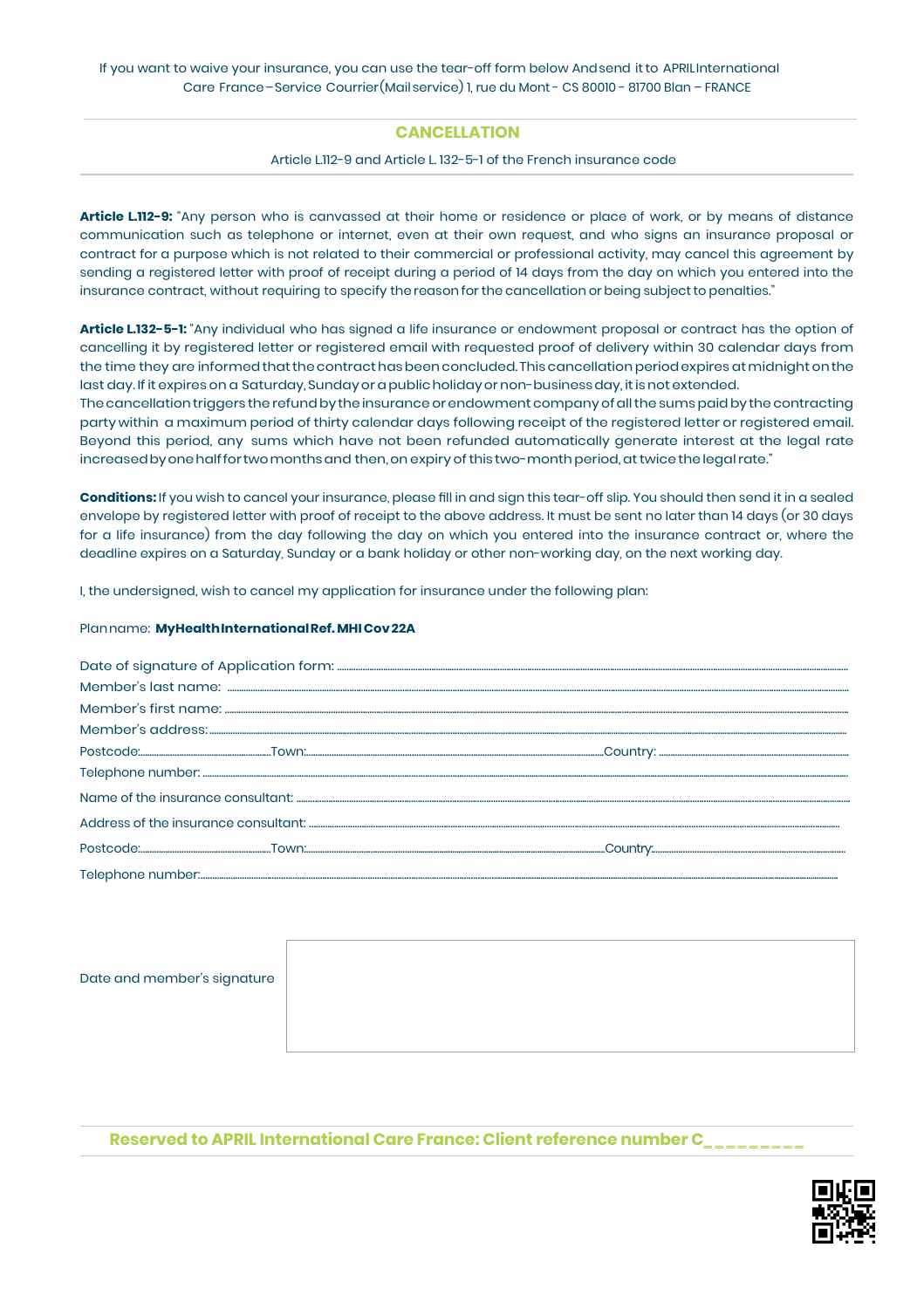

**APRIL International Care France Head Office:**

14 rue Gerty Archimède - 75012 Paris - FRANCE Tel: +33 (0)1 73 02 93 93 - Fax: +33 (0)1 73 02 93 90 Email: info.expat@april -international.com - www.april -international.com

A French simplified joint-stock company (S.A.S.) with capital of €200,000 - RCS Paris 309 707 727 Insurance intermediary - Registered with ORIAS under number 07 008 000 (www.orias.fr) Prudential Supervision and Resolution Authority 4 place de Budapest - CS 92459 - 75436 PARIS CEDEX 09 - FRANCE.

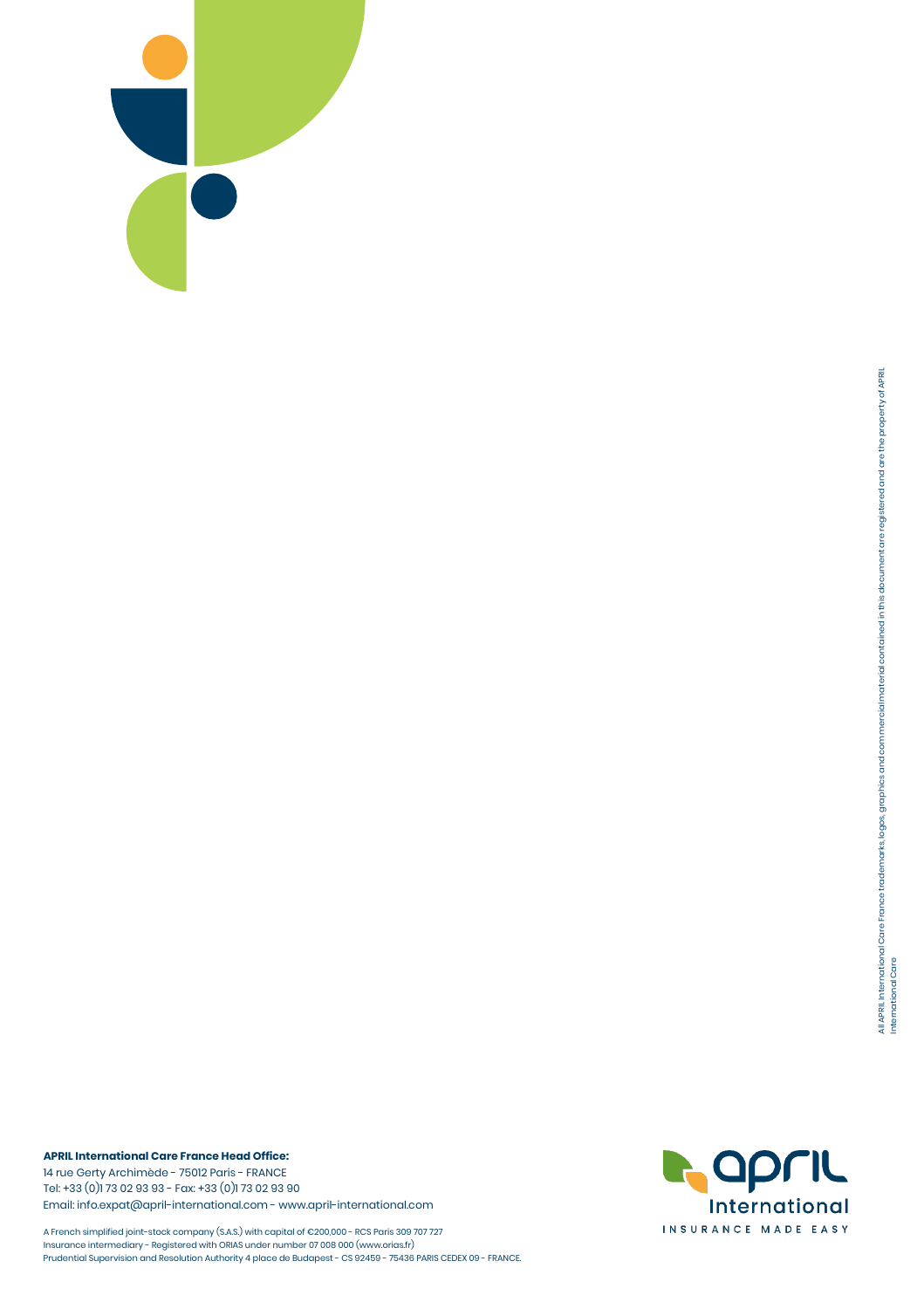



**TABLE OF BENEFITS**

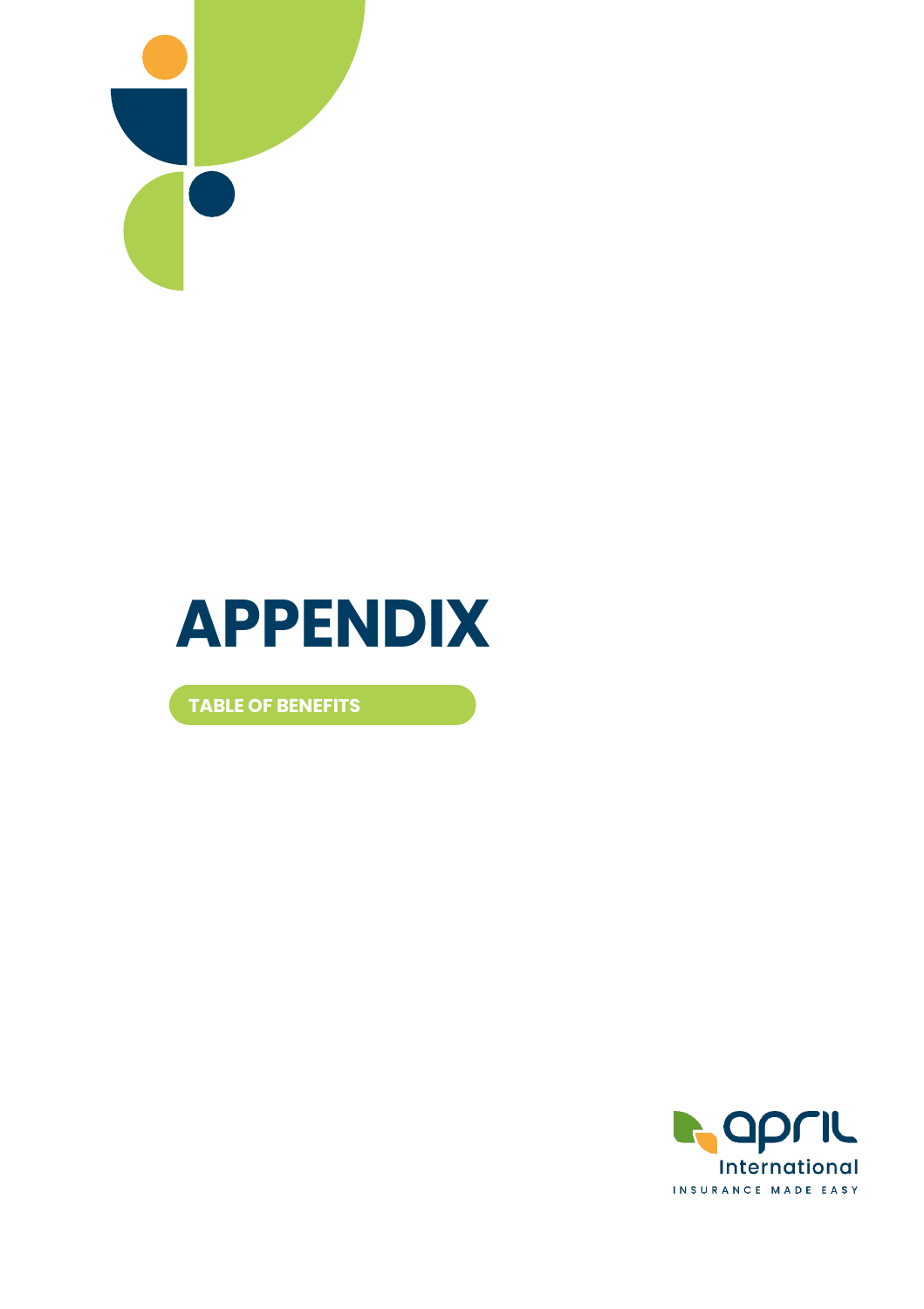# **MYHEALTH INTERNATIONAL**



#### **MEDICAL EXPENSES BENEFITS SCHEDULE**

#### **Some important information before going any further:**

**Medical expenses are covered within the limits of Actual costs and the Usual and customary rates charged in the country where the treatment is provided. All treatments in excess of €/\$ 2,000 are subject to Prior agreement.** To continue to provide you with sustainable levels of cover and premiums, we closely monitor the rates charged by healthcare professionals and check they are in line with typical pricing in that area.

#### **What is outpatient care?**

Outpatient surgery is defined as "day hospitalisation" in a healthcare facility for a period of less than 24 hours. Outpatient care, also known as ambulatory care, means all care provided by healthcare professionals without the need for hospitalisation or overnight accommodation in a healthcare facility.

#### **What is cover for COVID-19?**

COVID-19 is covered under the same conditions as any other disease, with no special restrictions (within the overall annual limit of the selected plan). All care and treatment will be covered as set out in the Table of Benefits.



#### **IMPORTANT**

In the Hospitalisation and basic Repatriation assistance package, outpatient care (including dental care and prostheses - excluding dentures and dental implants) is also covered **in case of accident** and on presentation of a medical certificate, **up to €/\$ 75/treatment or procedure and €/\$ 1,500/year/Insured**.

*\* All hospitalisation (other than day hospitalisation) is subject to Prior agreement. A deductible of 20% will be applied if this procedure is not followed prior to hospitalisation.*

*\*\* Subject to Prior agreement.*

*\*\*\* The waiting period does not apply if you had an equivalent or higher level of cover which was cancelled less than one month previously. Proof of this previous insurance and the Certificate of cancellation from that plan must be produced.*

| <b>PACKAGE</b>                                                                                                                                                                                                                                                 | <b>EMERGENCY</b>                                            | <b>BASIC</b>         | <b>ESSENTIAL</b>                                           | <b>COMFORT</b>                                                                | <b>PREMIUM</b>                                                                |
|----------------------------------------------------------------------------------------------------------------------------------------------------------------------------------------------------------------------------------------------------------------|-------------------------------------------------------------|----------------------|------------------------------------------------------------|-------------------------------------------------------------------------------|-------------------------------------------------------------------------------|
| Maximum amount<br>of medical expenses per<br>insurance year and per<br>insured individual                                                                                                                                                                      | €/\$ 250,000                                                | € $\sqrt{$}$ 500,000 | € $\frac{1}{2}$ 1,000,000                                  | € $ $ \$ 1,500,000                                                            | €/\$3,000,000                                                                 |
| HOSPITALISATION* (excluding outpatient care, maternity and vision-dental)                                                                                                                                                                                      |                                                             |                      |                                                            |                                                                               |                                                                               |
| Medical, surgical or day<br>hospitalisation:<br>Transport by ambulance<br>(if hospitalisation is covered<br>by APRIL International)<br>Hospital room and board<br>Medical and surgical fees<br>Pathology, diagnostic tests<br>and drugs, Medical<br>procedures | 100%<br>in case of accident<br>or medical<br>emergency only | 100%                 | 100%                                                       | 100%                                                                          | 100%                                                                          |
| Hospital room                                                                                                                                                                                                                                                  | two-bed room                                                | two-bed room         | standard private<br>room<br>up to $\epsilon$ /\$75 per day | standard private<br>room<br>(including television<br>and internet<br>charges) | standard private<br>room<br>(including television<br>and internet<br>charges) |